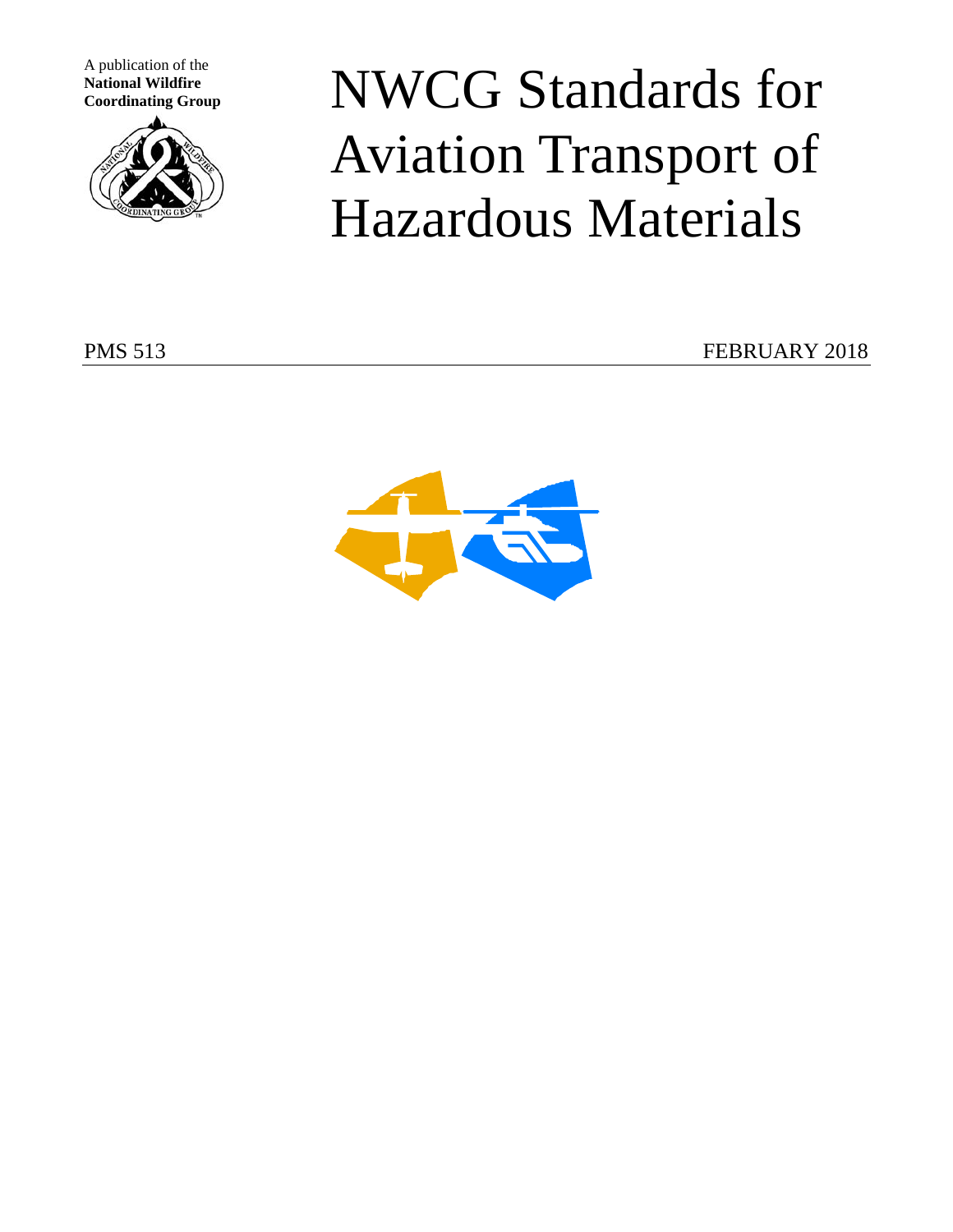### **Document Approval**

This document, NWCG Standards for Aviation Transport of Hazardous Materials, as authorized in 3 50 DM 2, establishes the Department of the Interior (DOI) Interagency aviation transport of hazardous materials program. This document sets forth the objectives, policies, and standards for the transport of hazardous materials in aircraft under the exclusive direction and operational control of the DOI.

**DOI** Document Properties **Reference Documents:** 350 DM 2

Approved by:

Name: Harry Humbert

thembut Havig

Title: Deputy Assistant Secretary, Public Safety, Resource Protection and Emergency Services

**Effective Date:** 

 $6/28/18$ 

Document Custodian: Chief, Technical Services, Office of Aviation Services (OAS), Department of the Interior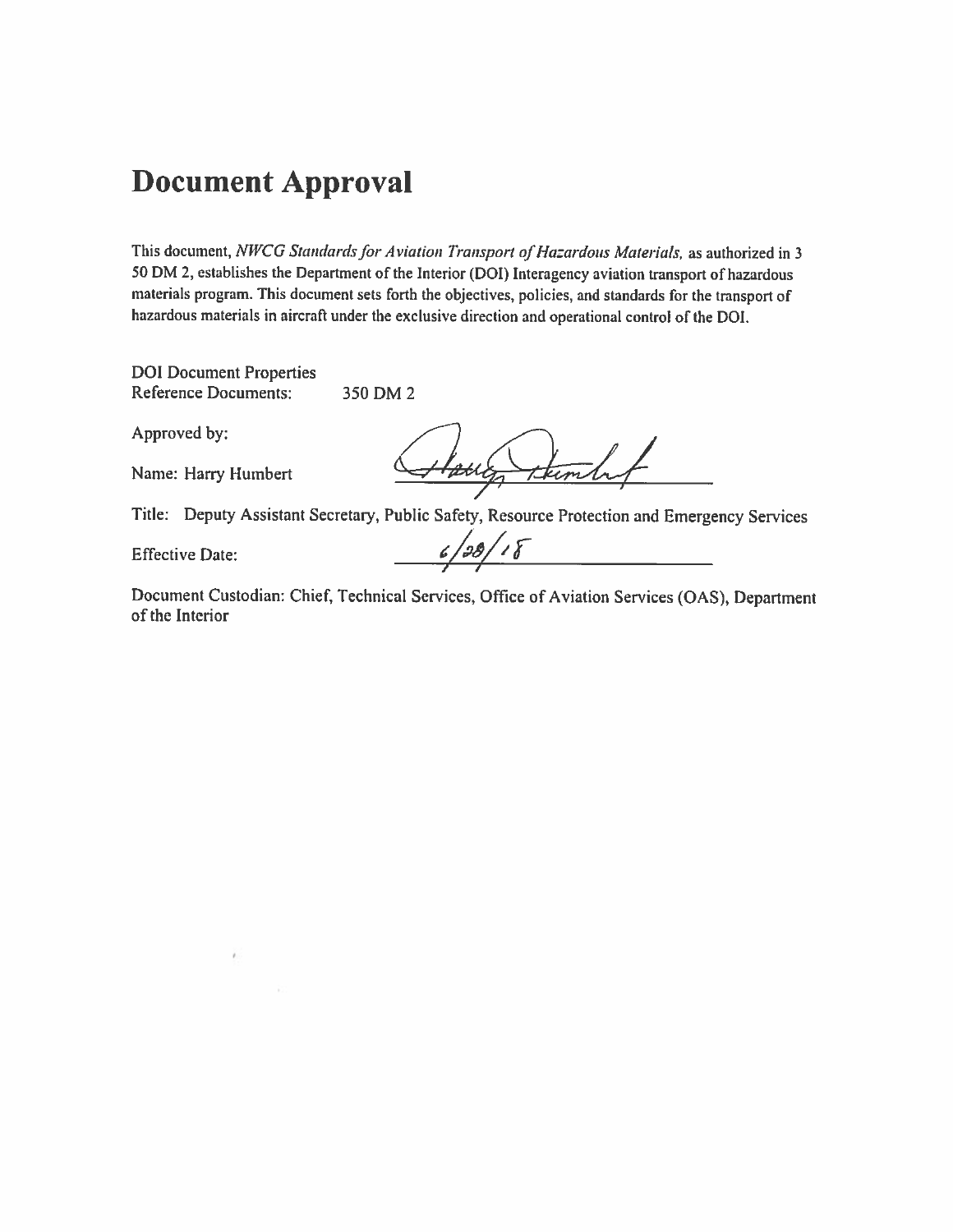| <b>File Code:</b><br><b>Route To:</b> | 5700                                                                                           | Date: JUL 03 2018                                                            |  |  |  |
|---------------------------------------|------------------------------------------------------------------------------------------------|------------------------------------------------------------------------------|--|--|--|
| Subject:                              | Approval of the 2018 NWCG Standards for Aviation Transport of Hazardous<br>Materials - PMS 513 |                                                                              |  |  |  |
| To:                                   | <b>Regional Aviation Safety Managers</b>                                                       | Regional Foresters, Regional Fire Directors, Regional Aviation Officers, and |  |  |  |

The 2018 National Wildfire Coordinating Group Standards for Aviation Transport of Hazardous Materials - PMS 513 is approved for Agency use, and establishes agency policy with respect to the handling and transport of hazardous materials.

The guidance document PMS 513 and supporting documents can be found on the National Wildfire Coordinating Group website: https://www.nwcg.gov/publications/513.

Forest Service employees shall comply with the standards and procedures stipulated in PMS 513 as well as the supporting documents:

Special Permit Authorization DOT-SP 9198 and, Individual Authorization Letter to FS

Access to PMS 513, the Individual Authorization Letter to Forest Service and the Special Permit Authorization DOT-SP 9198 must be accessible for reference during all aviation transport of hazardous materials operations.

Change recommendations, clarification and questions should be directed to the Branch Chief, Aviation Safety Management Systems, John Kent Hamilton at (208) 387-5614 or johnkhamilton@fs.fed.us.

Caucular dall hiera

PATRICIA HIRAMI Acting Deputy Chief, State and Private Forestry

cc: Shawna Legarza, Jeff Power, Paul Linse, John Nelson, Mary Verry, Ezequiel Parrilla, Kent Hamilton, Tonya Rymer,



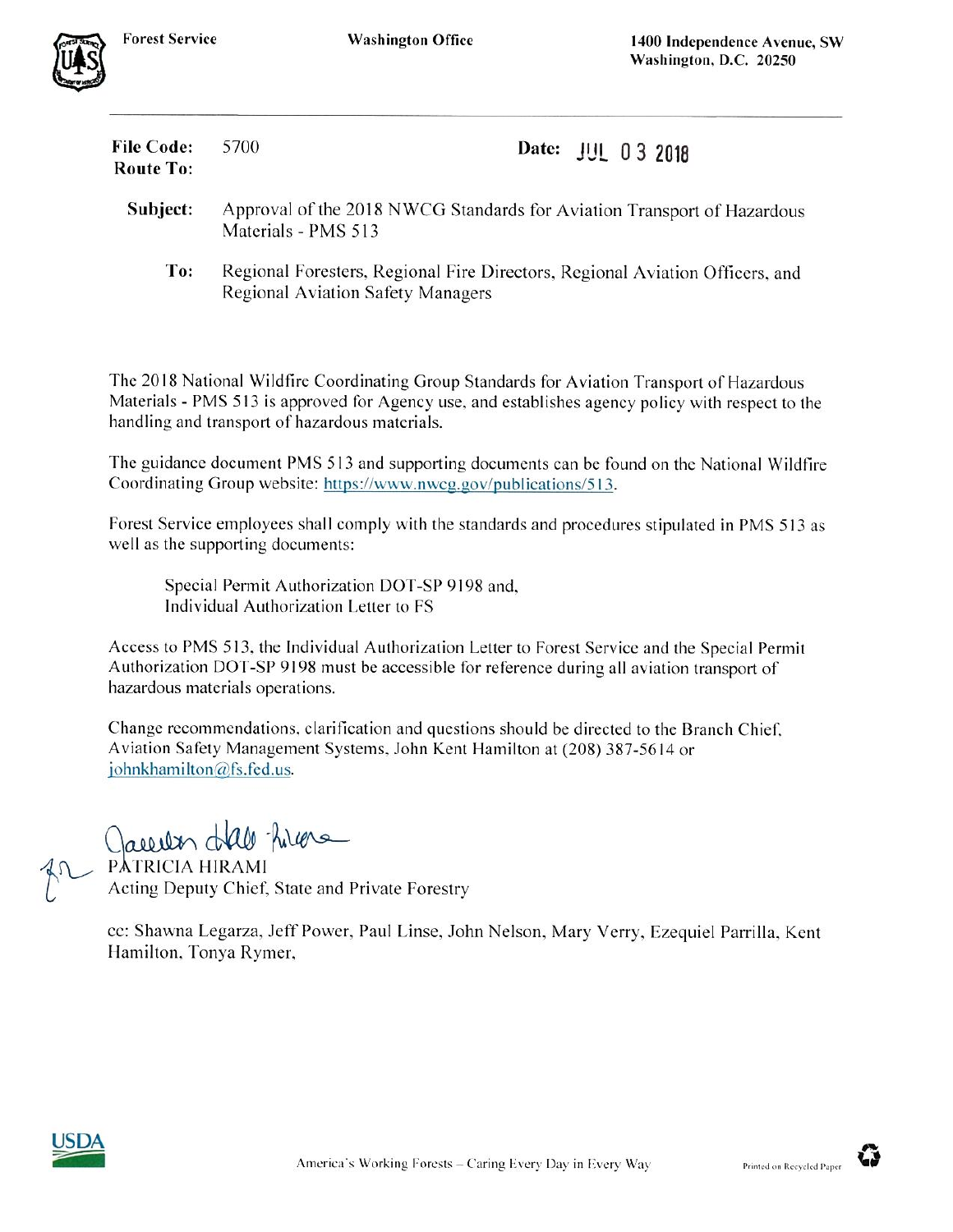# NWCG Standards for Aviation Transport of Hazardous Materials

FEBRUARY 2018 PMS 513

The *NWCG Standards for Aviation Transport of Hazardous Materials* establishes the standards for the transport of hazardous materials in aircraft under the exclusive direction and operational control of federal, state, and local agencies.

The National Wildfire Coordinating Group (NWCG) provides national leadership to enable interoperable wildland fire operations among federal, state, tribal, territorial, and local partners. NWCG operations standards are interagency by design; they are developed with the intent of universal adoption by the member agencies. However, the decision to adopt and utilize them is made independently by the individual member agencies and communicated through their respective directives systems.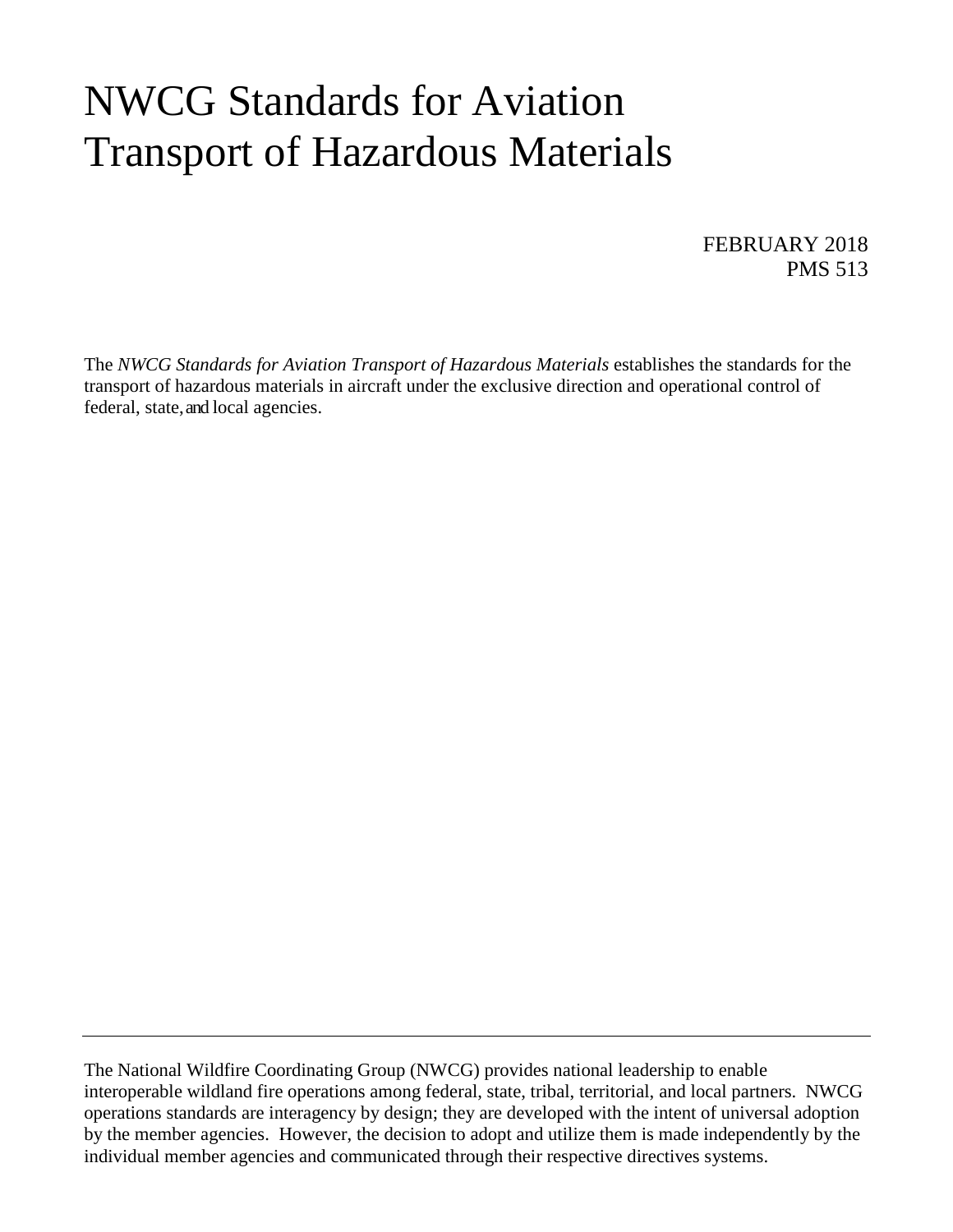### **Table of Contents**

| <b>Chapter 1</b> |  |
|------------------|--|
| 1.1              |  |
| 1.2              |  |
| 1.3              |  |
| 1.4              |  |
| 1.5              |  |
| 1.6              |  |
| 1.7              |  |
| 1.8              |  |
| 1.9              |  |
| 1.10             |  |
| 1.11             |  |
| 1.12             |  |
| 1.13             |  |
| 1.14             |  |
| 1.15             |  |
| 1.16             |  |
| 1.17             |  |
| 1.18             |  |
| <b>Chapter 2</b> |  |
| 2.1              |  |
| 2.2              |  |
| 2.3              |  |
| 2.4              |  |
| 2.5              |  |
| <b>Chapter 3</b> |  |
| 3.1              |  |
| 3.2              |  |
| 3.3              |  |
| <b>Chapter 4</b> |  |
| 4.1              |  |
| 4.2              |  |
| 4.3              |  |
| <b>Chapter 5</b> |  |
| 5.1              |  |
| 5.2              |  |
| 5.3              |  |
|                  |  |
| <b>Chapter 6</b> |  |
| 6.1<br>6.2       |  |
|                  |  |
| 6.3              |  |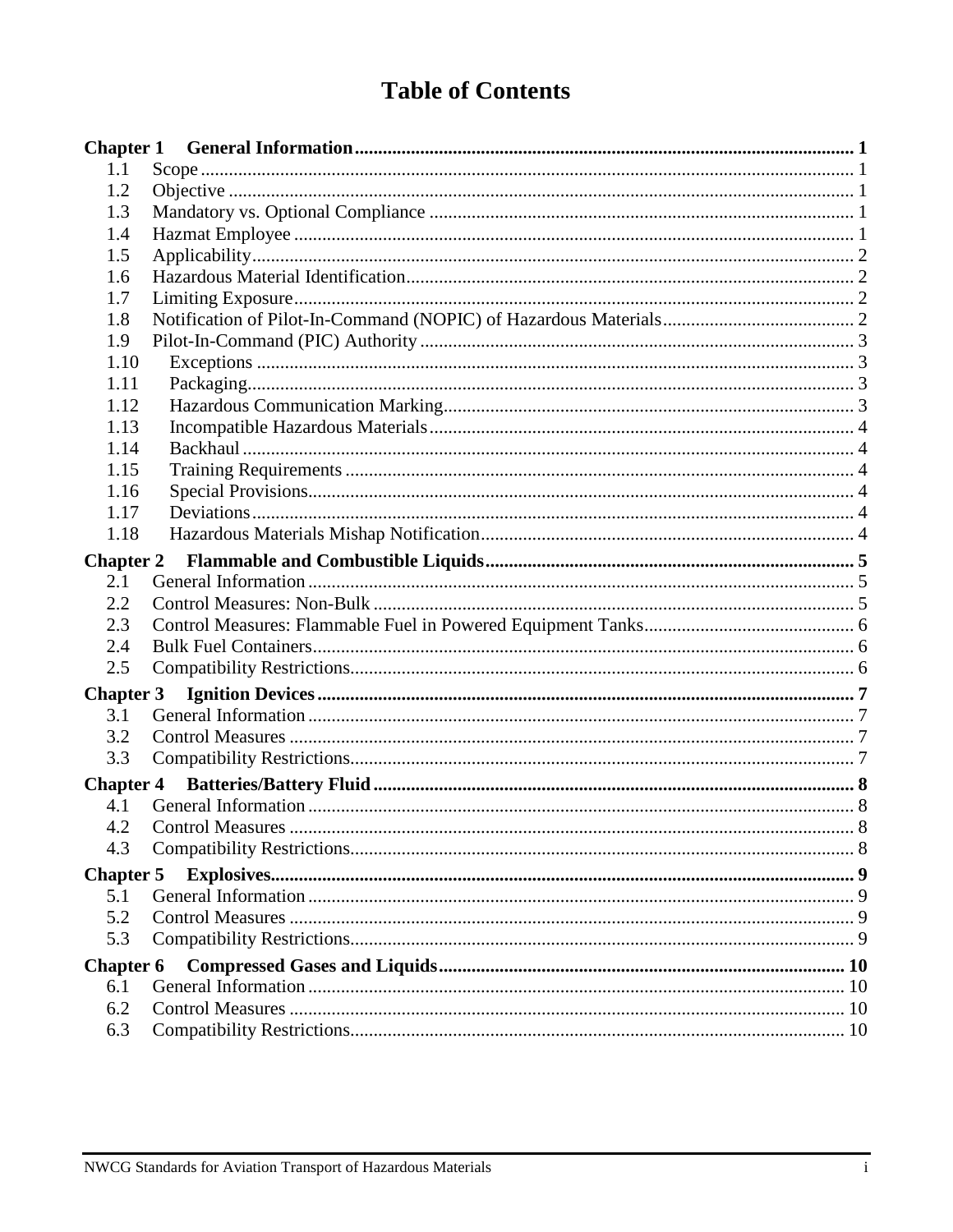| 7.1               |  |
|-------------------|--|
| 7.2               |  |
| 7.3               |  |
|                   |  |
| 8.1               |  |
| 8.2               |  |
| 8.3               |  |
| <b>Chapter 9</b>  |  |
| 9.1               |  |
| 9.2               |  |
| 9.3               |  |
| <b>Chapter 10</b> |  |
| 10.1              |  |
| 10.2              |  |
| 10.3              |  |
|                   |  |
|                   |  |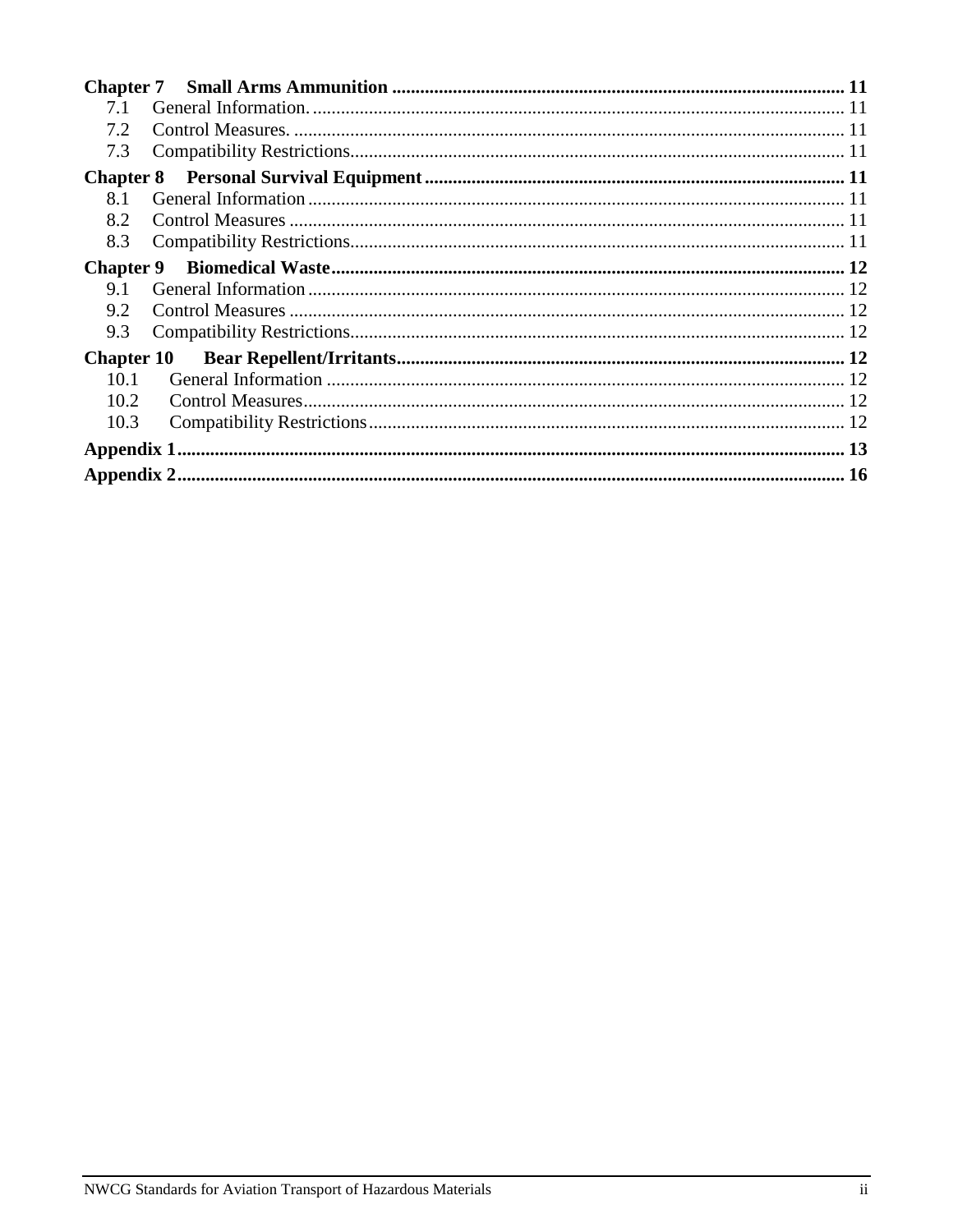# **Chapter 1 General Information**

### **1.1 Scope**

Hazardous material, as defined in 49 CFR, "means a substance or material that the Secretary of Transportation has determined is capable of posing an unreasonable risk to health, safety, and property when transported in commerce. The term includes hazardous substances, hazardous wastes, marine pollutants, elevated temperature materials, materials designated as hazardous in the Hazardous Materials Table (see 49 CFR 172.101), and materials that meet the defining criteria for hazard classes and divisions in part 173 of Subchapter C of this chapter."

### **1.2 Objective**

The objective of the aviation transport of hazardous materials program is to ensure the safety of flight when transporting hazardous materials aboard, including attached to or suspended from (49 CFR 175.1(a)) government aircraft under the exclusive direction and operational control of the Department of Interior (DOI) or U.S. Forest Service (USFS). DOI or USFS will provide:

- A. Technical advice on hazardous materials, handling procedures, and air transportation methods.
- B. Technical training in the handling, storage, dispensing, and transportation of hazardous materials.
- C. Information on innovations and procedures to transport hazardous materials.

#### **1.3 Mandatory vs. Optional Compliance**

The use of the verb "must" conveys mandatory compliance. The use of "should" conveys required compliance except for documented justifiable reasons. In addition, the use of "may" and "can" convey optional compliance.

### **1.4 Hazmat Employee**

As defined in 49 CFR 171.8, a hazmat employee is a person who is employed by a hazmat employer and who in the course of employment directly affects hazardous materials transportation safety. This term includes an individual, including a self-employed individual, employed by a hazmat employer who, during the course of employment:

- A. Loads, unloads, or handles hazardous materials;
- B. Manufactures, tests, reconditions, repairs, modifies, marks, or otherwise represents containers, drums or packaging as qualified for use in the transportation of hazardous materials;
- C. Prepares hazardous materials for transportation;
- D. Is responsible for safety of transporting hazardous materials; or
- E. Operates a vehicle used to transport hazardous material.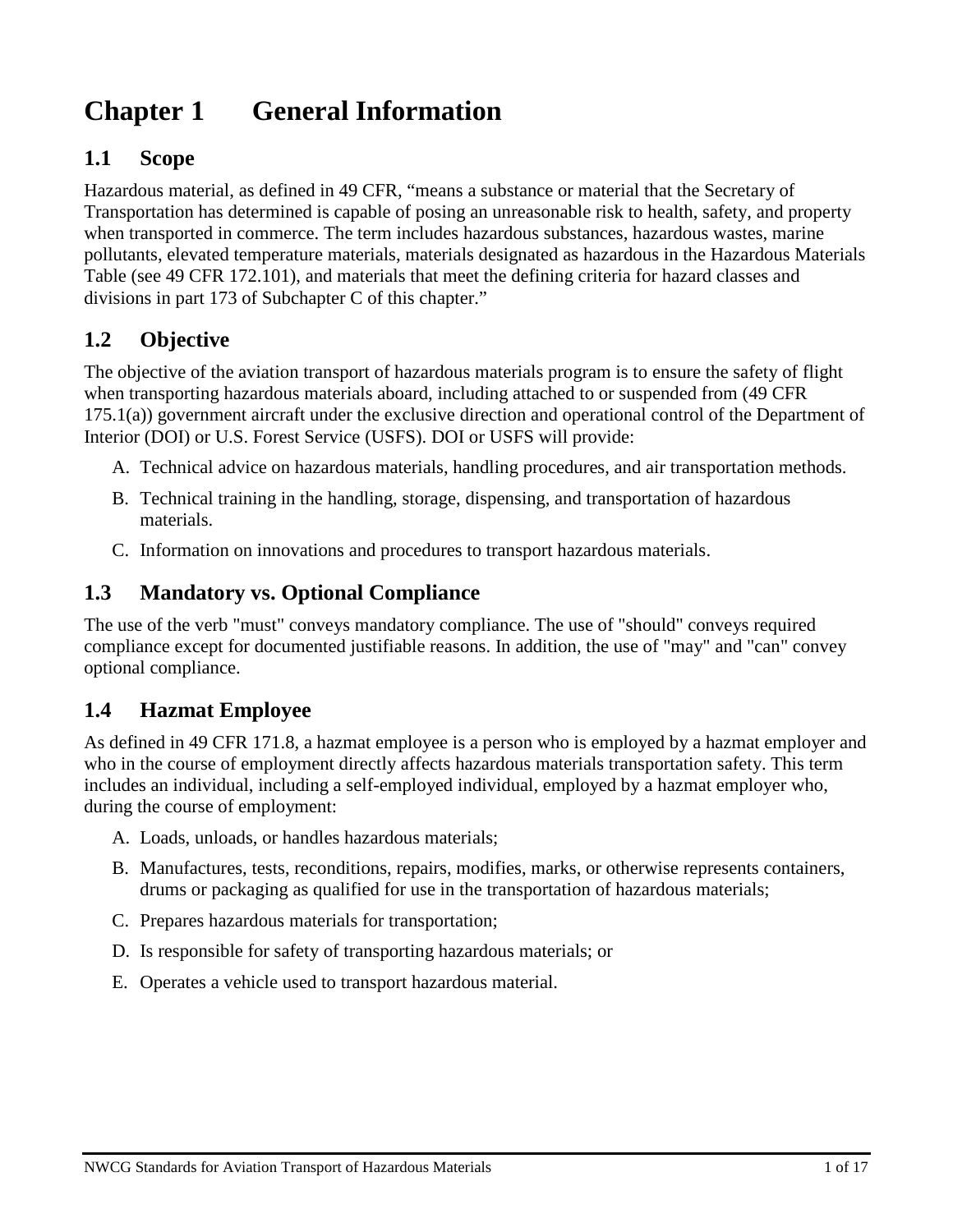### **1.5 Applicability**

The procedures established in this document will be utilized in the support of DOI and USFS operations involving aircraft that are government-owned and/or contract vendor-owned, flown by either a government or a vendor pilot, under the exclusive direction and operational control of DOI or USFS. Hazardous materials not specified in this document must comply with 49 CFR Parts 171-180.

Crew members whose presence is required to perform or is associated with the performance of a governmental function such as national defense, intelligence missions, firefighting, search and rescue, law enforcement (including transport of prisoners, detainees, and illegal aliens), aeronautical research, or biological or geological resource management are allowed to be aboard an aircraft performing public aircraft operations while transporting hazardous material (Public Aircraft Operations AC 00-1.1A).

### **1.6 Hazardous Material Identification**

Information on the contents of a product suspected of containing hazardous materials can be obtained by contacting the manufacturer of the product and requesting a Safety Data Sheet (SDS). If a product is suspected of containing hazardous materials, it must be identified before being transported [\(Appendix](#page-18-0) 1).

### **1.7 Limiting Exposure**

Personnel must minimize the hazards associated with transporting hazardous materials by:

- A. Carrying hazardous materials aboard aircraft only when other means of transportation are impracticable.
- B. Limiting personnel on aircraft carrying hazardous materials to those crewmembers essential to mission accomplishment.
- C. Avoiding hazardous materials flights over populated areas.
- D. Restraining packages placed aboard aircraft including cargo compartments and external cargo racks from movement while in transit.
- E. Prohibiting smoking or the use of any item that could cause an open flame or spark when explosives, flammable solids, flammable liquids, or gases are being loaded and unloaded, and during flight.

### **1.8 Notification of Pilot-In-Command (NOPIC) of Hazardous Materials**

A NOPIC must occur using the Hazardous Materials Manifest Form [\(Appendix](#page-18-0) 1) to include:

- 1. Common name,
- 2. Proper Shipping Name (PSN),
- 3. Hazard class,
- 4. Emergency Response Guidebook number,
- 5. Quantity, and
- 6. Location of hazardous materials placed aboard the aircraft.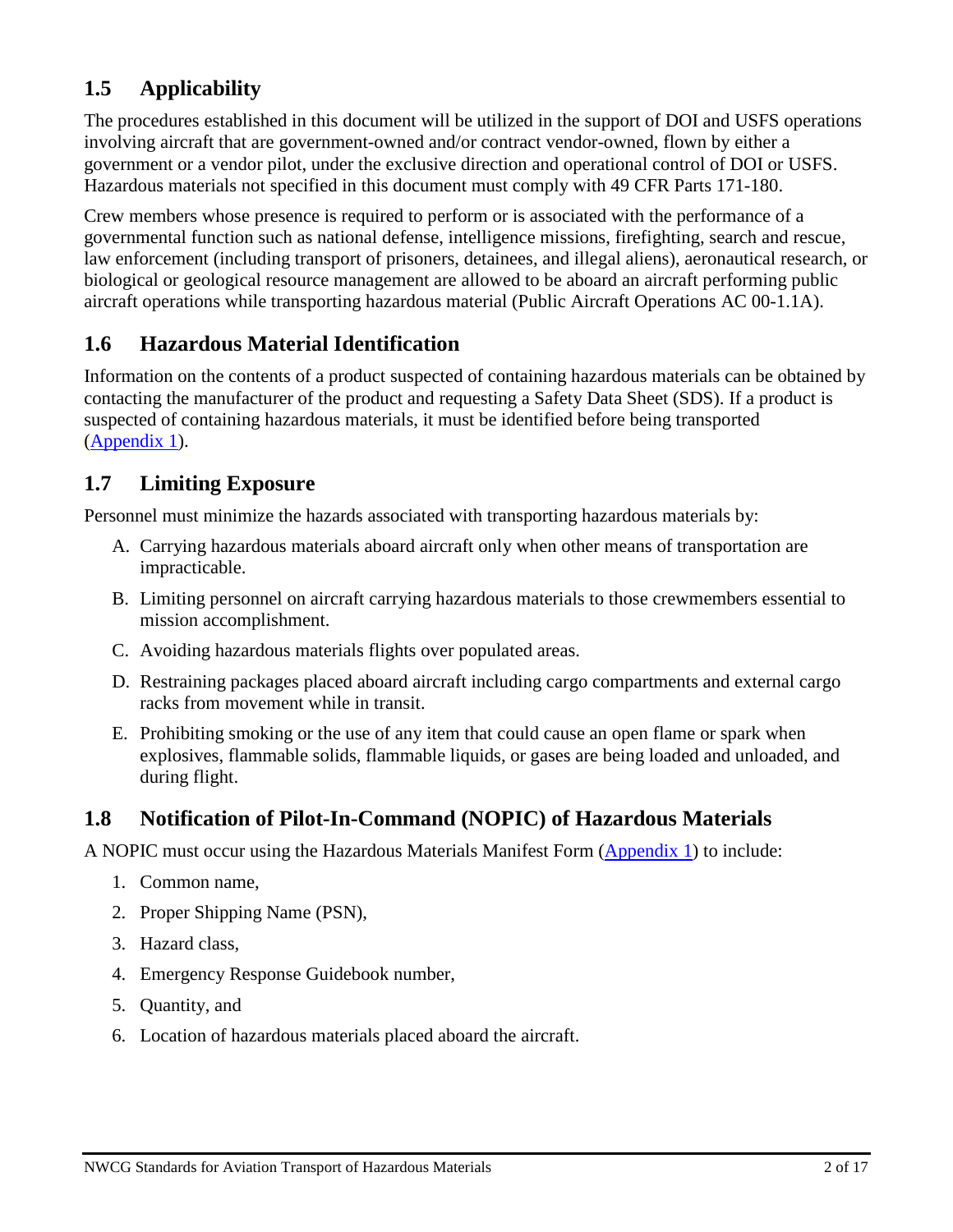Notification standards:

- 7. Initial: a written NOPIC will be completed during the aircraft pre-use inspection.
- 8. Daily: load calculations or manifest documentation completed.
- 9. Verbal: external jettisonable load operations or HAZMAT changes during the mission cycle.

The NOPIC will be given to the pilot before the first flight of the day. Thereafter, verbal notification of changes in hazardous materials is acceptable for ongoing missions.

For external jettisonable load operations, verbal notification of the type and quantity of hazardous materials is acceptable.

### **1.9 Pilot-In-Command (PIC) Authority**

The assigned PIC is directly responsible and is the final authority for the safe operation of the aircraft to include the acceptance of hazardous materials. Before each flight:

- A. Inform all personnel of the location of hazardous materials aboard the aircraft.
- B. Prohibit any activity that could cause an open flame or sparks.

### **1.10 Exceptions**

Packaging, markings, labeling, and shipping paper requirements of 49 CFR, Subchapter C, do not apply to hazardous materials transported in accordance with the standards provided herein when aboard aircraft for government purposes when under exclusive direction and operational control of DOI or USFS. Hazardous materials not specified in this document must be transported in accordance with the requirements of 49 CFR Parts 171-180.

### **1.11 Packaging**

Packages must be inspected for damage or leaks during loading and unloading. Packages with holes, leakage, or other indications of damage affecting integrity must not be placed aboard an aircraft. Damaged or leaking packages discovered on board the aircraft should be handled only as necessary to minimize further damage or injury. Leaking packages must be reported in accordance with paragraph 1.18. Packages containing hazardous materials must:

- 1. Be compatible with the product to be contained,
- 2. Have all closures secured  $(49 \text{ CFR } 173.24(f)(1)),$
- 3. Not leak, and
- 4. Not allow the contents to come in contact with the aircraft or personnel (packaging must be compatible with the provisions of 49 CFR, Subchapter C, or have an equivalent level of safety.).

### **1.12 Hazardous Communication Marking**

Unless otherwise noted in the control measures, hazardous materials visibly recognizable, such as a fire extinguisher outside of a box or packing, do not require marking. When unrecognizable, a hazardous material label, PSN, or common name must be displayed. Hazardous materials in original retail packaging do not require additional marking, e.g., a retail box of fusees.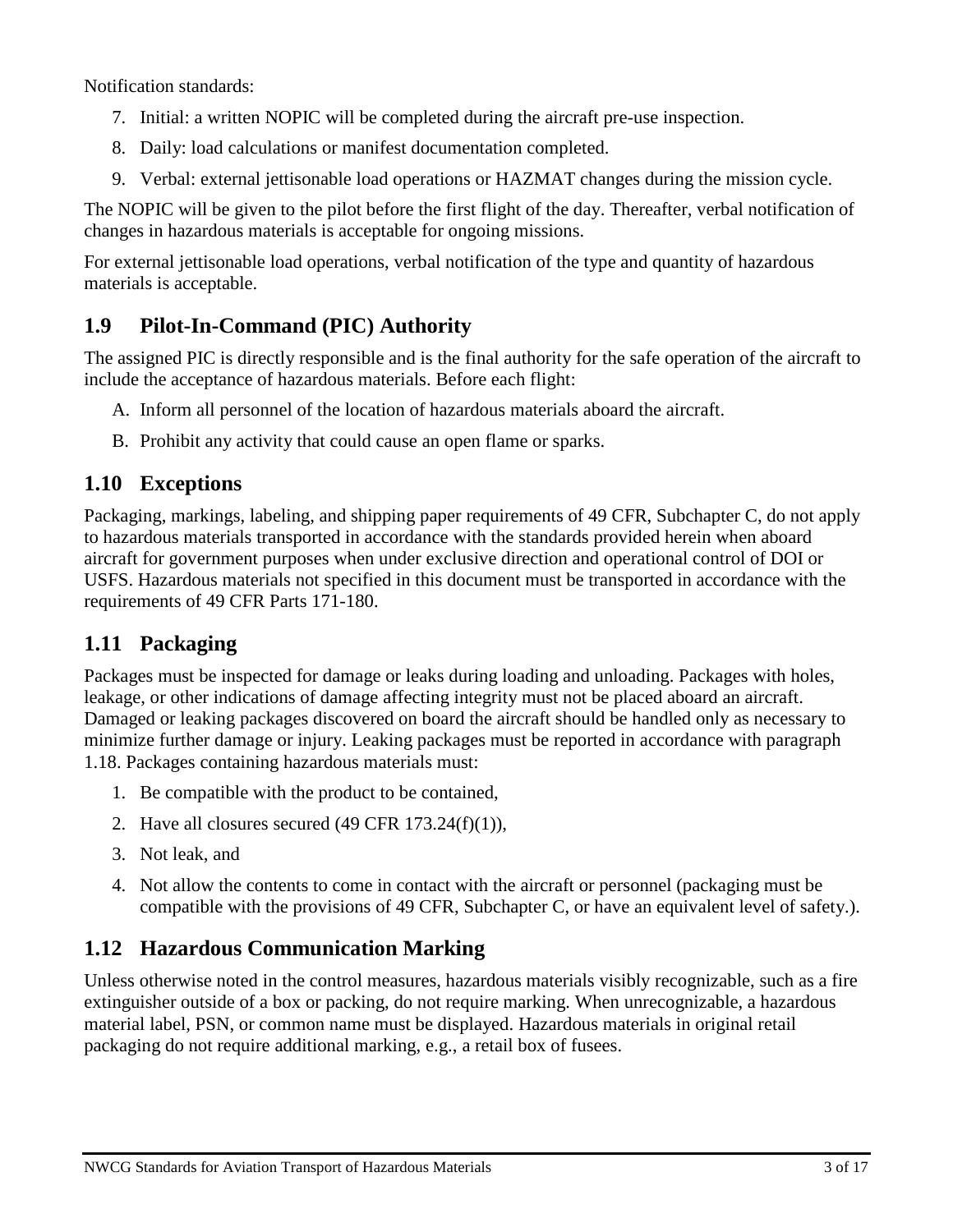### **1.13 Incompatible Hazardous Materials**

Hazardous materials that might react dangerously with one another must be segregated using separate flights, separate compartments, or separate packaging that prevents the interaction of the two materials (see 49 CFR 175.78).

### **1.14 Backhaul**

Backhaul of hazardous materials, unless sufficiently cleaned of residue and vapor to remove potential hazards, must meet the requirements of 1.12.

### **1.15 Training Requirements**

Prior to handling or transporting hazardous materials, all personnel operating under this document must complete A-110, Aviation Transport of Hazardous Materials, found at [https://www.iat.gov/.](https://www.iat.gov/)

### **1.16 Special Provisions**

A copy, electronic or print, of the following materials must be carried aboard each aircraft transporting hazardous materials.

- *NWCG Standards for Aviation Transport of Hazardous Materials*, PMS 513
- *Emergency Response Guidebook* (ERG) https://www.phmsa.dot.gov/hazmat/erg/emergency-response-guidebook-erg
- Department of Transportation, Special Permit (DOT-SP) 9198.

A copy, electronic or print, of the *NWCG Standards for Aviation Transport of Hazardous Materials* (PMS 513) and the ERG must be maintained at each facility where the hazardous materials are offered or reoffered for transportation. For helicopter field operations away from fixed facilities, these requirements are deemed to have been met when the helicopter is loaded or reloaded under the direct supervision of an agency employee trained in accordance with the standards contained herein.

### **1.17 Deviations**

Users of this document do not have the authority to grant deviations.

### **1.18 Hazardous Materials Mishap Notification**

Hazardous material incidents must be reported in accordance with the DOT-SP 9198, 49 CFR §171.15 and §171.16, so that an investigation by the appropriate authorities can establish the cause and corrective actions.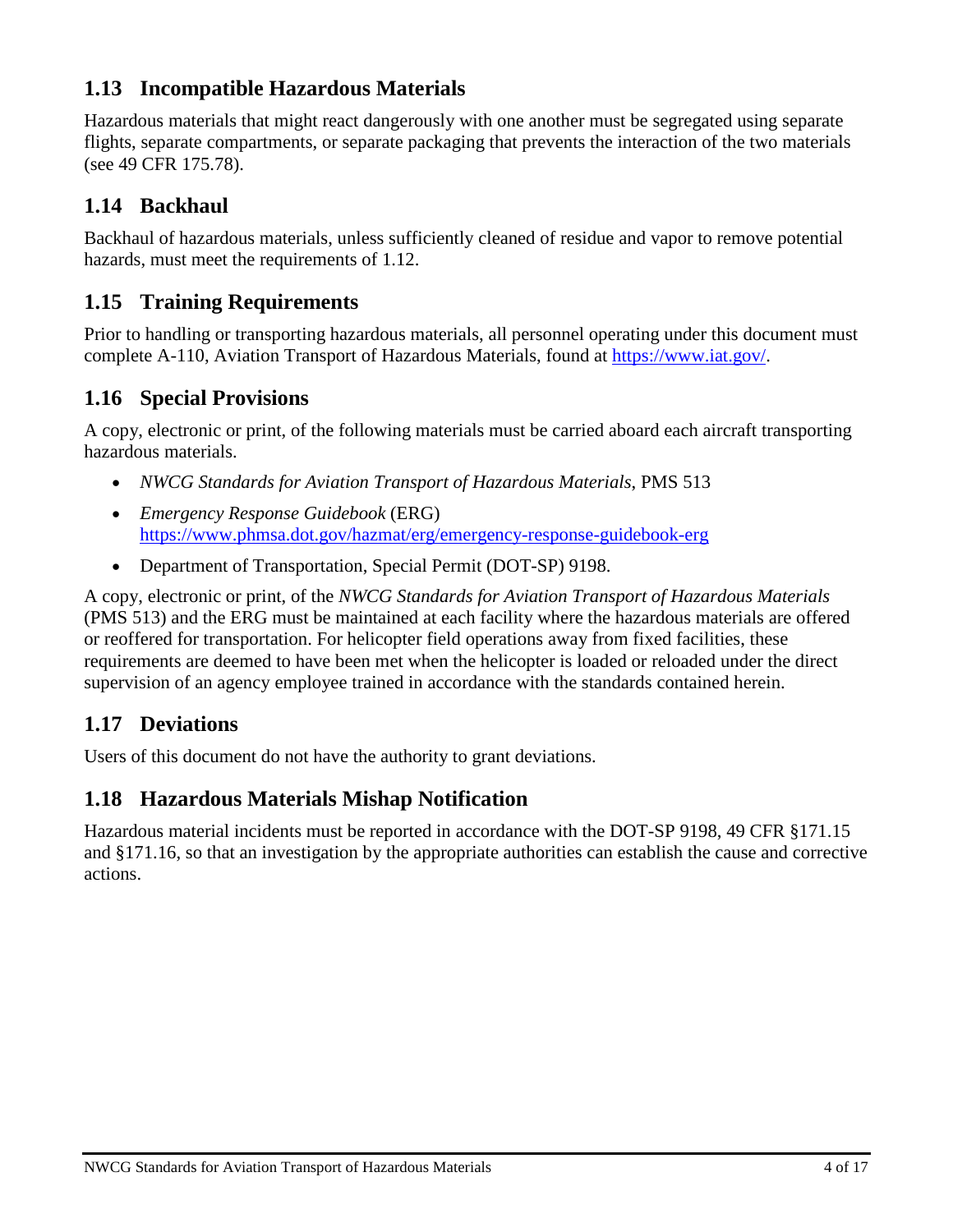### **Chapter 2 Flammable and Combustible Liquids**

### **2.1 General Information**

Flammable and combustible liquids include all flammable and combustible liquids except those under compression (propane, butane, etc.). These materials may include but are not limited to gasoline, diesel, kerosene, alcohol, white gas (stove fuel), paint, and thinners/solvents.

### **2.2 Control Measures: Non-Bulk**

To transport flammable and combustible liquids in non-bulk containers of 119-gallon capacity or less, the following conditions must be met:

- A. Containers must be specifically designed to carry flammable and combustible liquids and be of sufficient strength to prevent leakage during transportation and handling.
- B. All closures on the containers should be tight and the outside of the container should be free of any residue.
- C. Containers must be filled to a level that allows for expansion due to temperature or altitude and never filled beyond rated capacity.
- D. Containers must be secured in the upright position by tie-down straps or shipped in an outside container that will keep the inner container upright.
- E. Containers that may release vapors must not be transported in unvented aircraft compartments. Baggage compartments in unpressurized aircraft are considered vented compartments (an unpressurized cabin may also be used when it is ventilated to prevent accumulation of harmful vapors).
- F. Flammable and combustible liquids must not be transported in containers unless they are specifically designed for that purpose.
- G. Additional requirements apply to the following containers:
	- 1. Safety Cans. Safety cans must be transported in vented compartments, secured in the upright position, and filled to a level that allows for expansion (no more than 90% capacity).
	- 2. Military Jeep Cans (3A1 Jerry cans). Military Jeep Cans must be secured in the upright position and have two inches of air space below the container opening.
	- 3. Drip Torches. Drip torches (1) must be transported with the igniter nozzle assembly in the tank, air breather valve closed, tank lock ring sealed, and fuel spout plug closed; and (2) must be secured in the upright position. Leave a minimum of two inches of air space below the container opening when filling.
	- 4. Chainsaw Fuel/Oil Plastic Container (Dolmars). Chainsaw fuel/oil plastic containers must be transported with the pourer spout enclosed within the container with the caps sealed. Ensure seal gaskets or O-rings are intact. The fuel air breather cap must be closed during transportation. Secure in an upright position. Leave a minimum of two inches of air space below the fuel compartment opening when filling.
	- 5. Sigg Bottles. Sigg bottles must not be transported with a pouring spout in lieu of an unvented cap and must have air space below the container opening (no more than 90% capacity).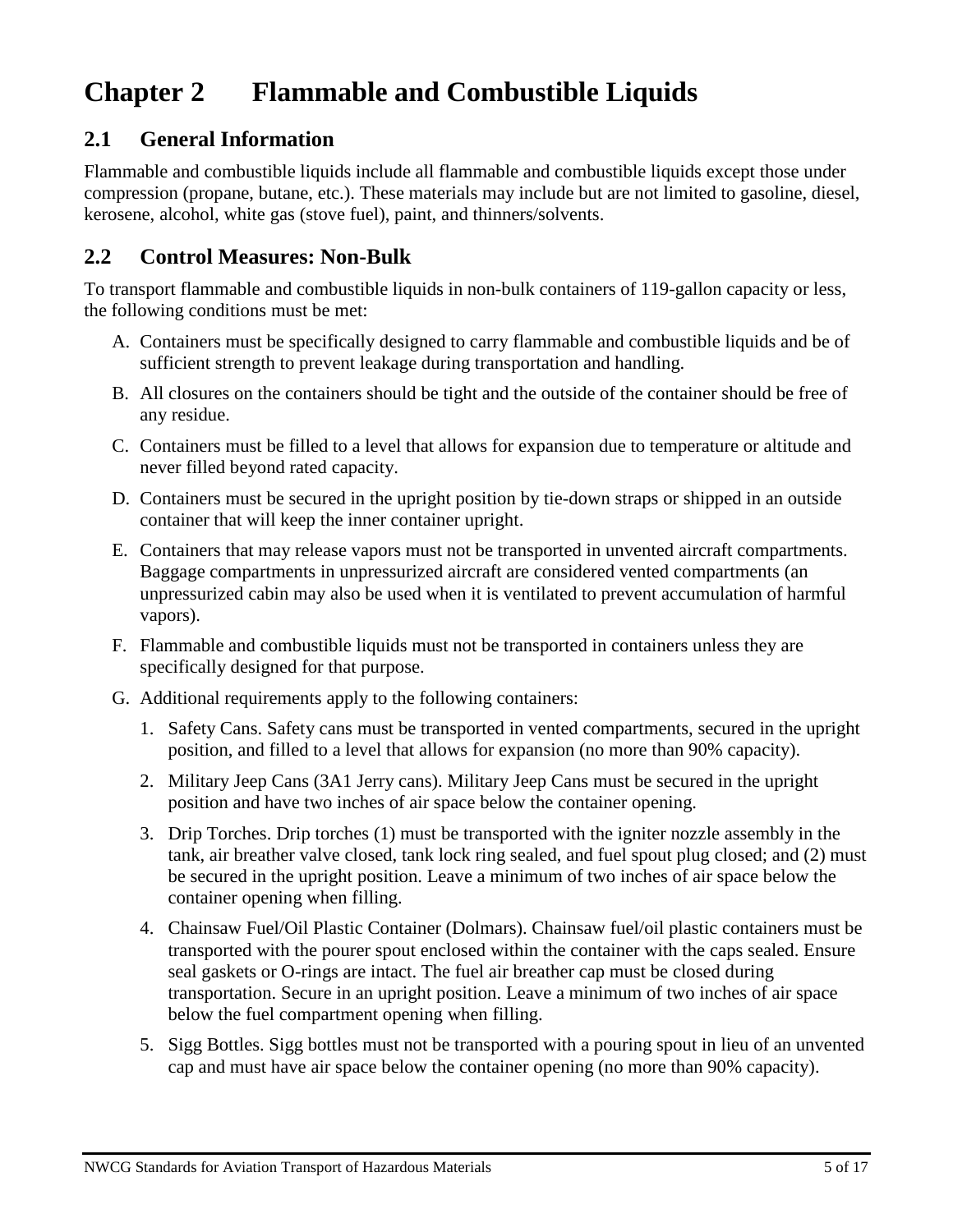### **2.3 Control Measures: Flammable Fuel in Powered Equipment Tanks**

To transport flammable fuel in powered equipment tanks the following conditions must be met:

- A. No combination greater than 20 gallons of flammable fuel in powered equipment tanks may be transported on one load.
- B. Powered equipment is secured in an upright position.
- C. Each fuel tank is filled in a manner that will preclude spillage of fuel during loading and unloading and during transportation.
- D. The compartment in which the equipment is loaded must be ventilated to prevent the accumulation of fuel vapors and must not contain an exposed battery.
- E. Powered equipment (chainsaws, pumps, etc.) and fuel containers shall not be transported in plastic bags.

### **2.4 Bulk Fuel Containers**

Any fuel container in excess of 119-gallon capacity will be considered a bulk fuel container. Fuel may be carried in bulk fuel tanks if the tanks are installed in accordance with applicable Federal Aviation Regulations approved by DOI or USFS. Sealdrums (Rolligons) or bladder tanks of capacity up to 500 gallons are acceptable for carrying fuel in aircraft.

### **2.5 Compatibility Restrictions**

Flammable and combustible liquids must not be stored next to or in contact with oxidizers (i.e., potassium permanganate, a.k.a. plastic spheres) or batteries. Flammable and combustible liquids must not be transported with explosives.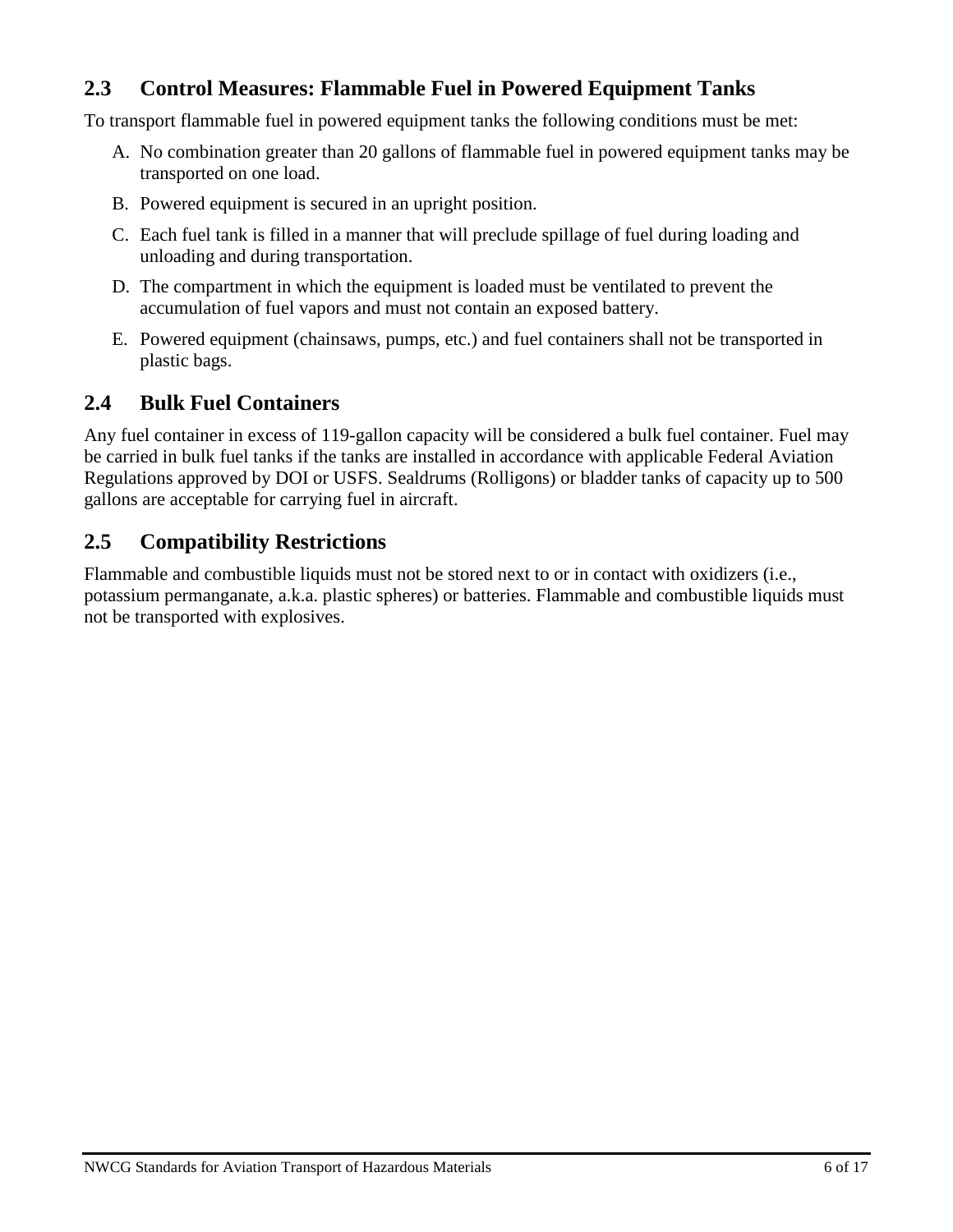# **Chapter 3 Ignition Devices**

### **3.1 General Information**

Ignition devices include but are not limited to fusees, flares, and other flammable solids designed for signaling, fire ignition, or fumigating.

### **3.2 Control Measures**

To transport fusees, strike anywhere matches, flares, and aerial ignition plastic spheres in aircraft, the following conditions must be met:

- A. All fusees must be packaged in a container, box, or pack.
- B. Broken fusees and those with protective igniter caps removed must not be transported in aircraft.
- C. Fusees and flares should be carried in original shipping containers whenever possible.
- D. Pistol flare ammunition may be carried on aircraft if contained in original package, box, pack, or a manufactured container designed for transporting ammunition.
- E. Aerial ignition plastic spheres containing oxidizers must be segregated from antifreeze (glycol) containers during transportation.
- F. Aerial ignition plastic spheres containing oxidizers may be loaded into bags that will be utilized to facilitate the efficient filling of the dispenser in flight during dispensing operations.
- G. Personnel engaged in fire management activities may transport small quantities of fusees (5 or fewer) inside field gear packs without the hazard communications marking.
- H. Strike anywhere matches, other than those carried in personal survival kits must be transported in a container that inhibits movement of matches, thus preventing ignition.

### **3.3 Compatibility Restrictions**

Ignition devices must not be transported in a position that allows them to interact with batteries or battery fluids. Ignition devices must not be transported with explosives.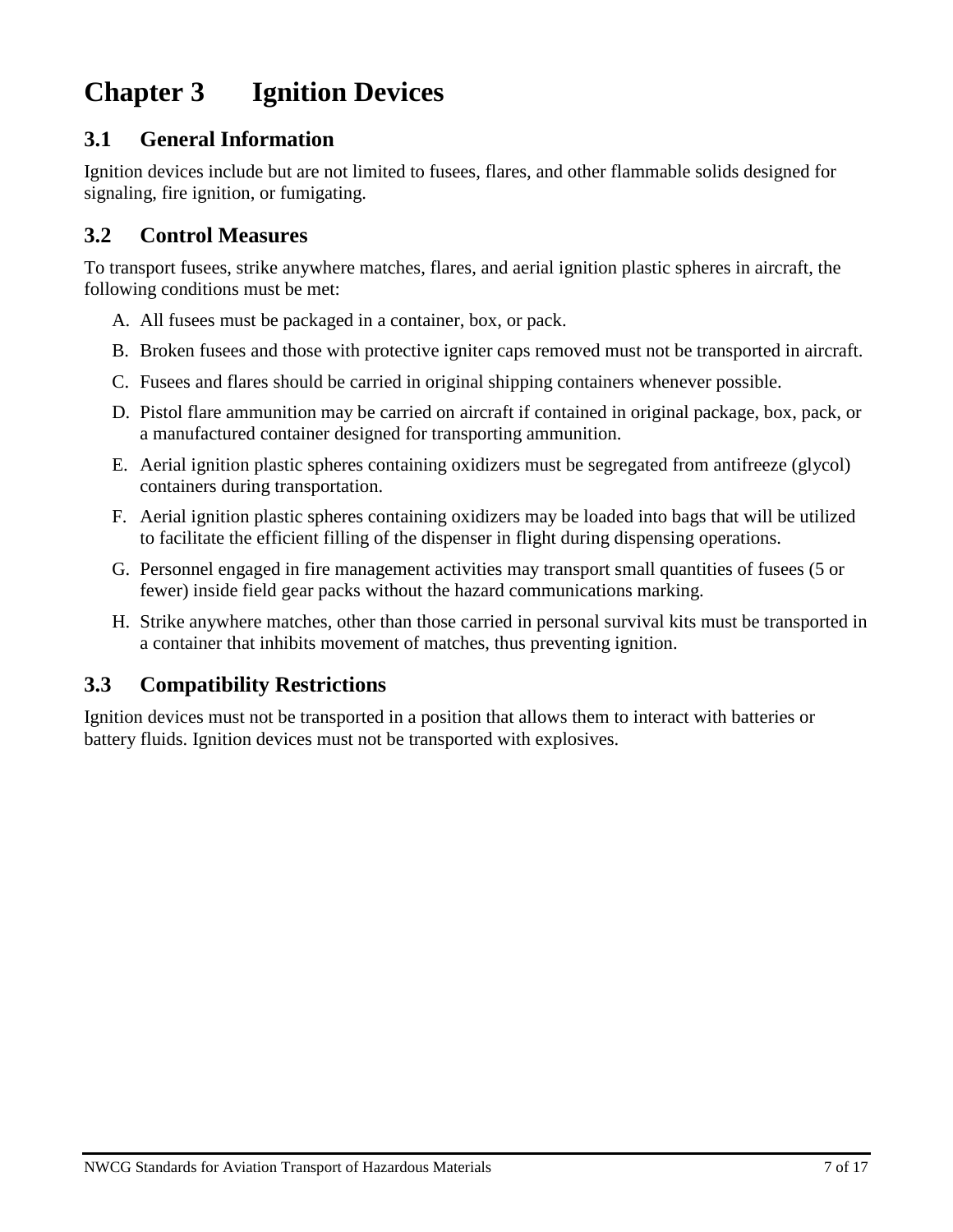# **Chapter 4 Batteries/Battery Fluid**

### **4.1 General Information**

A battery is a device for generating an electrical current by a chemical reaction. Lithium-based batteries are included in this category. Wet-cell batteries contain a fluid of electrolyte acid or alkaline solution. This fluid is corrosive and is a hazardous material. A wet-cell battery case without the fluid is referred to as an empty storage battery or dry-storage battery and contains no hazardous material.

### **4.2 Control Measures**

To transport batteries and battery fluids in aircraft, the following conditions must be met:

- A. All batteries, regardless of type, must be protected from short circuits by nonconductive terminal caps, tape, covers, or containers.
- B. Wet-cell batteries must be packed in nonconductive containers or palletized and have a slip-on cover of nonconductive material.
- C. Spillable wet-cell battery containers must be marked "this side up" or "this end up" and/or arrow indicators, and secured in an upright position. These markings must be placed on two opposite sides of the package.
- D. Transport batteries and battery fluids in the manufacturer's original shipping containers. If original containers are not available, package in a wooden or fiberboard box lined with a strong plastic bag.
- E. Battery fluid is limited to five gallons per package and must be secured in an upright position by tie-down straps or placed inside an outer container that will prevent the package from overturning.
- F. Metallic items must not be packaged in the same container as a battery.
- G. Lithium batteries must be transported in a manner that assures they remain undamaged and dry, and the terminals must be protected against short circuit.

### **4.3 Compatibility Restrictions**

Batteries and battery fluids must not be transported in a position that allows them to interact with flammable solids or oxidizers. Batteries and battery fluids must not be transported with explosives.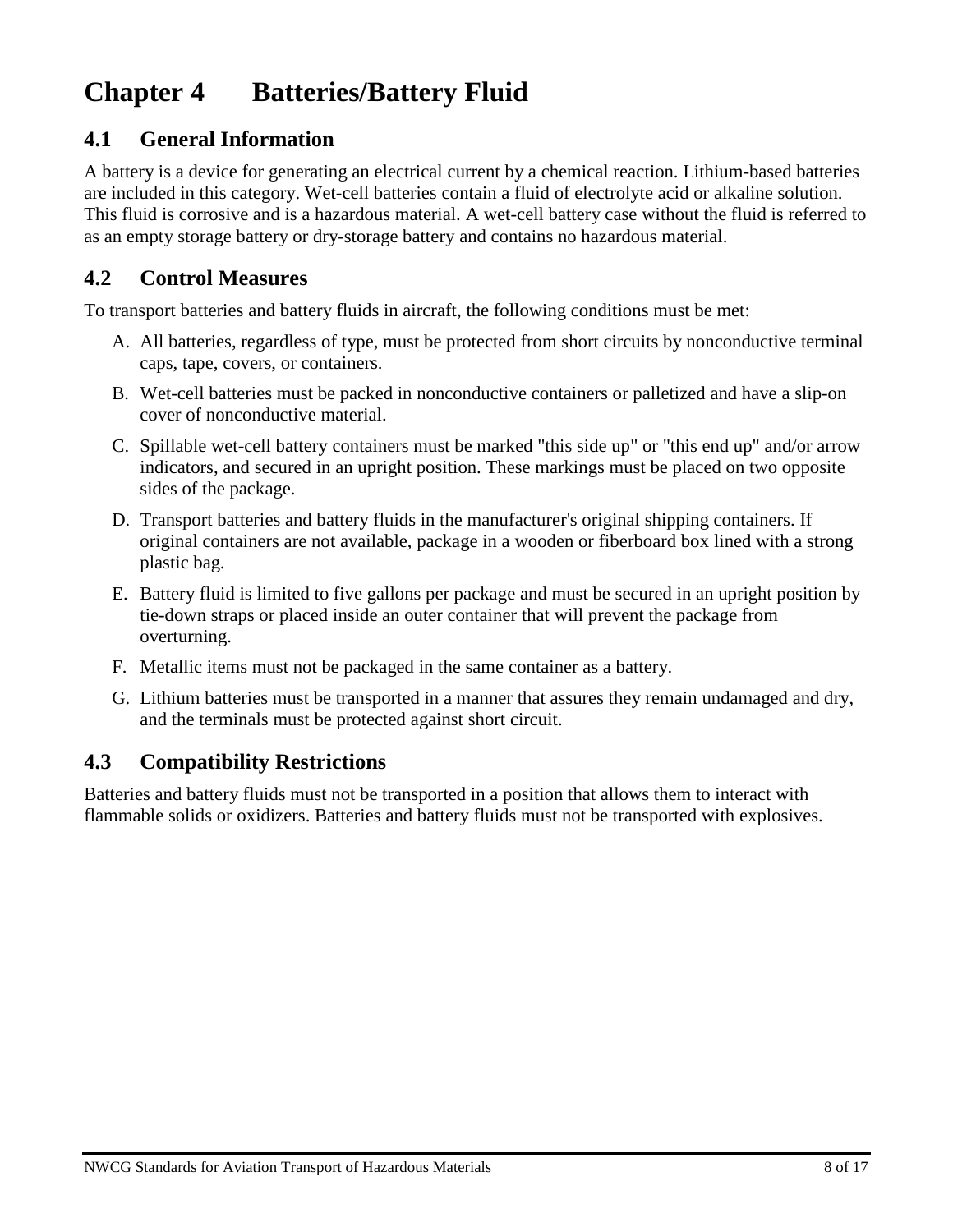# **Chapter 5 Explosives**

### **5.1 General Information**

Explosives include but are not limited to fireline explosives (FLE), nitroglycerin-based, and cast primer explosives. All explosives must be handled in accordance with agency guidance. When transporting explosives on aircraft, consider water gels and two-component (binary) explosives.

### **5.2 Control Measures**

To transport explosives by aircraft, the following conditions must be met:

- A. All explosives transported in accordance with the standards contained herein must be classed and approved in accordance with 49 CFR and be labeled on the outside of the package with the appropriate UN/DOT hazardous materials warning label.
- B. All explosives must be prepared, packaged, and transported under the control or direction of a licensed and certified blaster or a person who is approved by DOI, USFS, or cooperating agencies in accordance with established training.
- C. Detonating materials and explosives must be carried on different flights or segregated using separate compartments or packaging that prevents the interaction of the two materials. Avalanche control flights in accordance with established procedures are an exception.
- D. Only crewmembers necessary for the completion of the mission must be allowed on a flight transporting explosive materials.

### **5.3 Compatibility Restrictions**

Explosives must not be transported or stored next to or in contact with flammable gas, non-flammable gas, flammable/combustible liquids, flammable solids, oxidizers, or corrosives.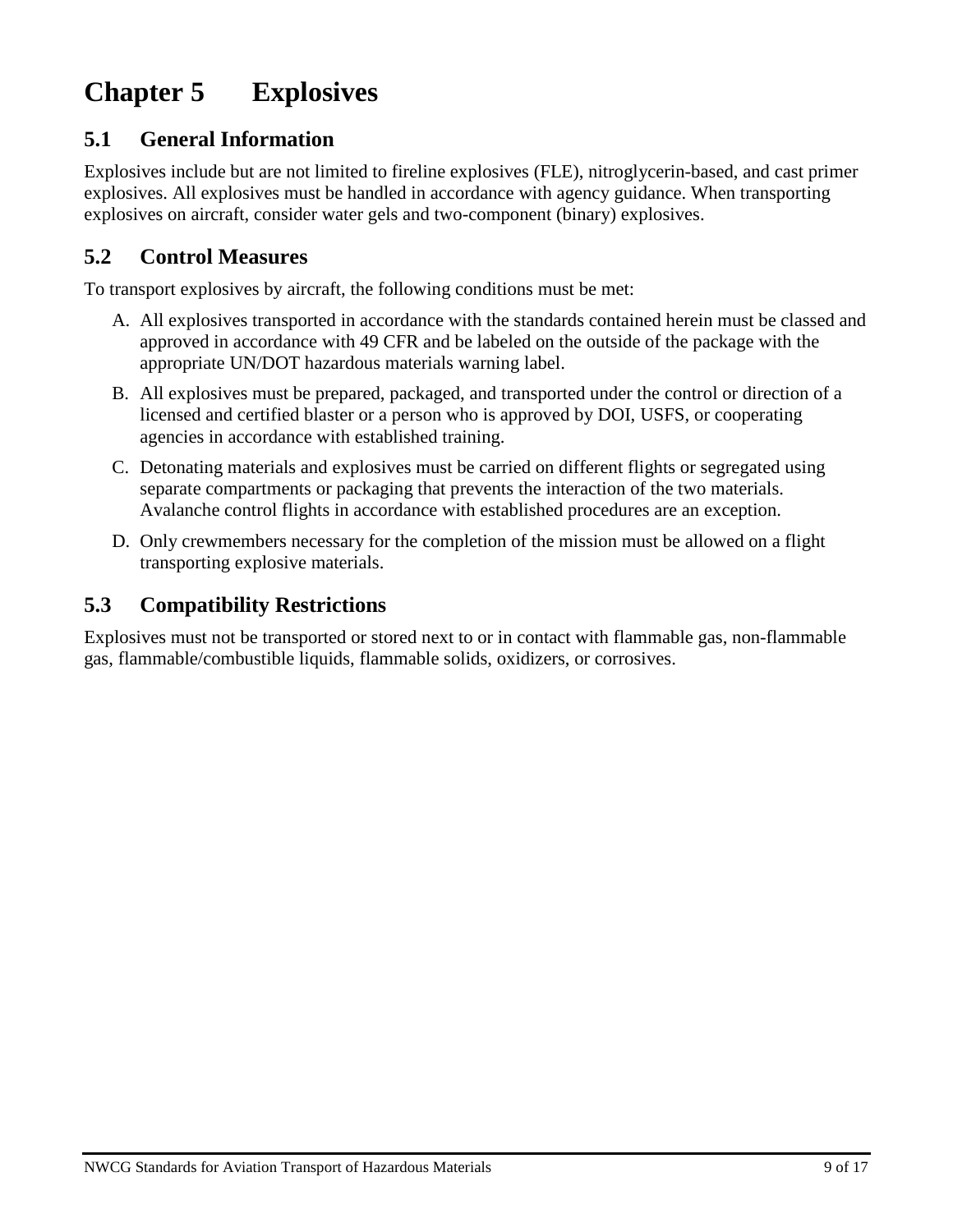### **Chapter 6 Compressed Gases and Liquids**

### **6.1 General Information**

Compressed gases and liquids include liquids or fuels under compression such as propane, butane, acetylene, etc., and aerosol containers. High-pressure cylinders may contain products such as air, oxygen, carbon dioxide, helium, nitrogen, and argon. Note: compressed gases carried for personal survival are discussed in Chapter 8.

#### **6.2 Control Measures**

To transport compressed gases and liquids in aircraft, the following conditions must be met:

- A. Must be transported in a DOT specified container.
- B. Containers with gases and liquids under pressure, including aerosols carried for other than personal use, must be secured to prevent movement and protect the discharge valve.
- C. When carrying compressed gases and liquids internally, adequate ventilation must be provided to prevent the accumulation of harmful vapors.
- D. Compressed gases or liquids must not be dispensed or used inside the aircraft during flight, except oxygen or air and compressed gases for infrared cameras.
- E. Except when dispensing compressed gases and liquids during flight, cylinders must be secured and cylinder valves protected.
- F. Oxygen containers must not be stowed or used in a manner that allows oxygen to come into contact with flammable liquids or oils and greases.

### **6.3 Compatibility Restrictions**

None.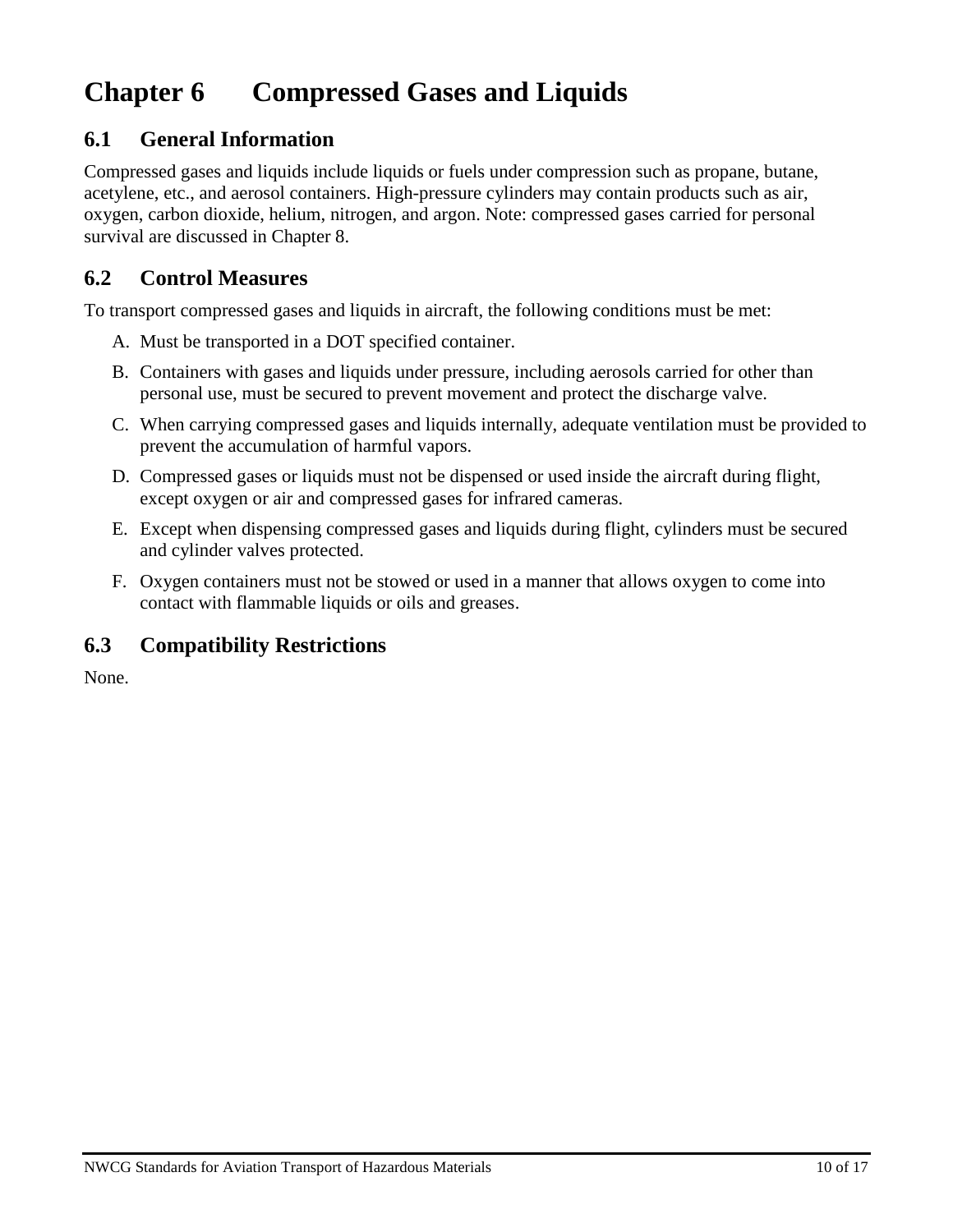### **Chapter 7 Small Arms Ammunition**

### **7.1 General Information.**

Small arms ammunition includes ammunition for pistols, rifles, shotguns, and similar firing devices.

### **7.2 Control Measures.**

To transport small arms ammunition in aircraft, one of the following conditions must be met:

- A. A person who is required to carry a firearm while performing official government business may carry ammunition for small arms in a readily accessible manner.
- B. Loaded weapons will be transported in aircraft only when the mission dictates their use in flight or soon after landing.
- C. Small arms ammunition may be carried on aircraft if contained in original package, box, pack, or manufactured container designed for transporting ammunition.
- D. Hazard communication marking is not required for small arms ammunition.

### **7.3 Compatibility Restrictions.**

Small arms ammunitions must not be stored next to or in contact with flammable liquids or corrosives.

### **Chapter 8 Personal Survival Equipment**

### **8.1 General Information**

Personal survival equipment is defined as materials essential to survival such as inflatable flotation devices, spare  $CO<sup>2</sup>$  cartridges for flotation devices, stove fuel, fire starters, strike anywhere matches, and supplemental breathing air. Many of these survival devices are carried in a pocket, survival vest, or pack.

### **8.2 Control Measures**

Personal survival equipment and life saving devices may be carried in survival vests/jackets/packs/kits without any further requirements provided they are packed in such a manner to prevent any accidental discharge, activation, or ignition.

### **8.3 Compatibility Restrictions**

None.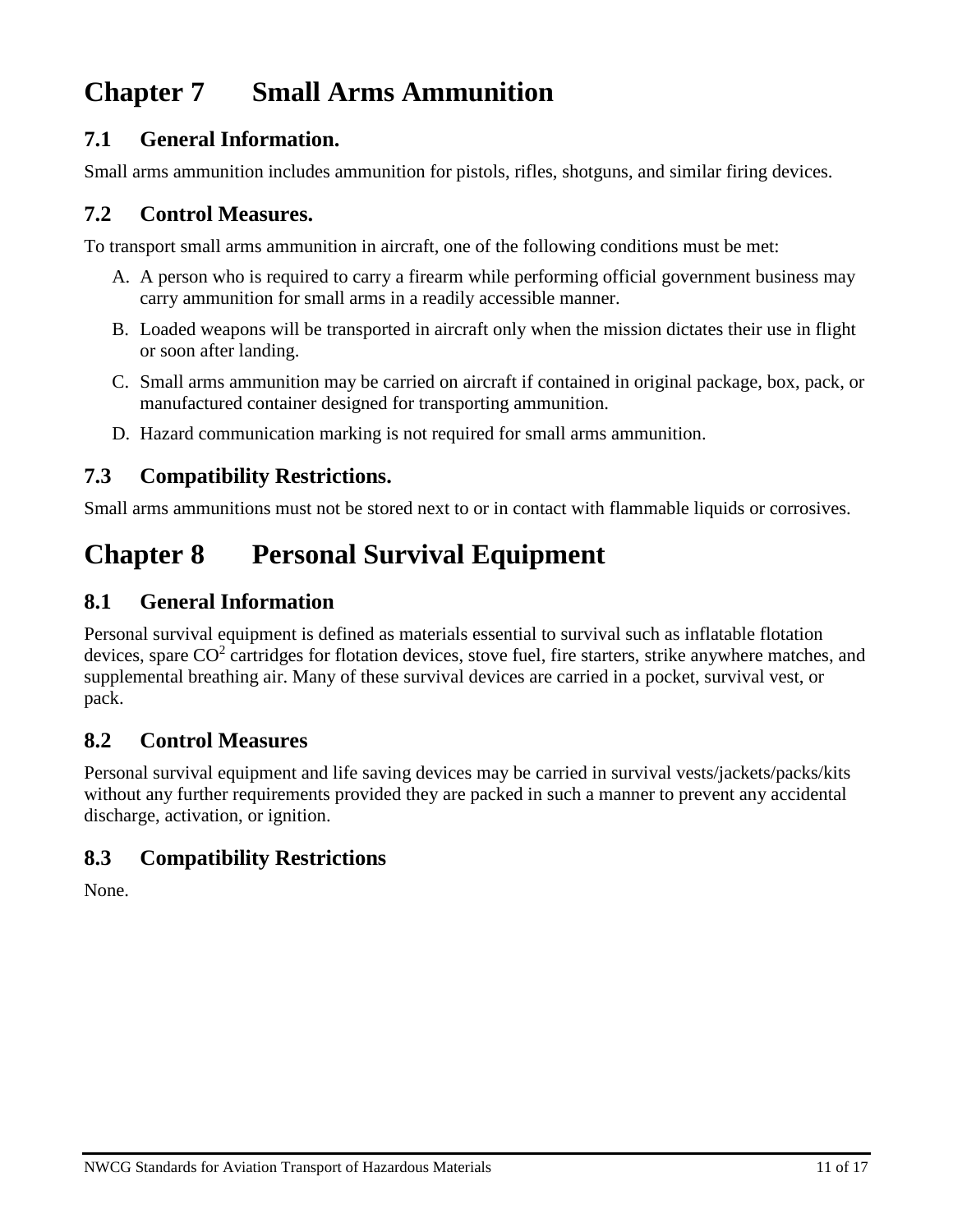### **Chapter 9 Biomedical Waste**

### **9.1 General Information**

Biomedical waste is any kind of waste containing infectious or potentially infectious materials.

#### **9.2 Control Measures**

All materials must be packaged, secured, and identified to mitigate against exposure to personnel as soon as practical.

### **9.3 Compatibility Restrictions**

None.

### **Chapter 10 Bear Repellent/Irritants**

### **10.1 General Information**

Irritants include red pepper extract aerosol products, such as bear repellent spray and personal defense sprays. Irritants such as bear repellent, tear gas, and mace should be transported in an external compartment whenever practical.

### **10.2 Control Measures**

- A. Except for law enforcement operations conducted under 10.2.B, all bear repellent/irritant spray must be transported in a container that prevents personnel exposure in the event of an inadvertent discharge.
- B. Defensive aerosols carried by law enforcement officers may be transported on their person, in a manner designed to prevent accidental discharge.
- C. Avoid exposure to ignition sources and temperatures above 120 °F.

### **10.3 Compatibility Restrictions**

None.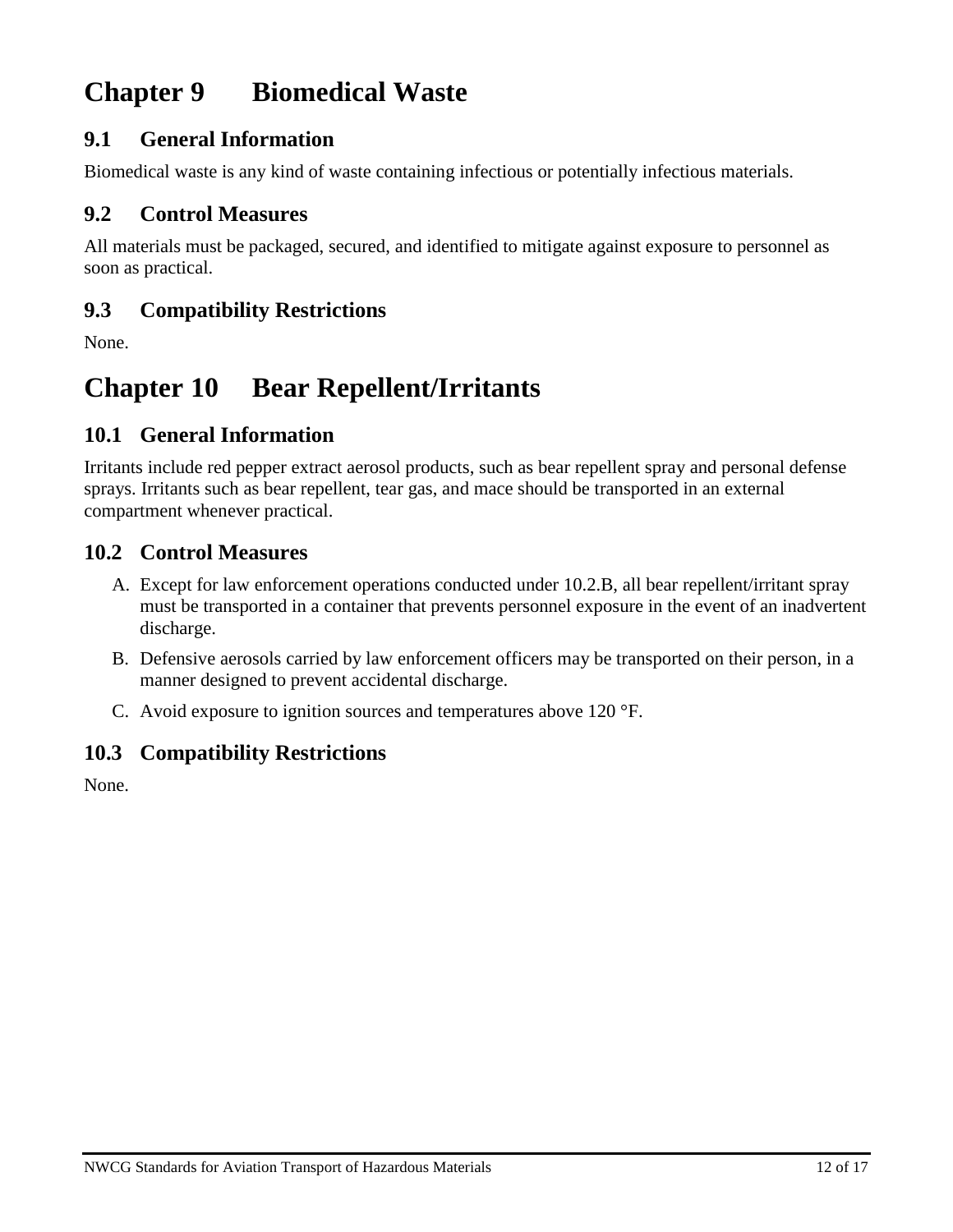### **Appendix 1**

#### **Hazardous Materials Manifest Form DOT-SP-9198**

<span id="page-18-0"></span>Date: \_\_\_\_\_\_\_\_\_\_\_\_\_\_\_\_\_\_\_\_\_\_\_\_\_\_\_\_\_\_\_

Aircraft #: \_\_\_\_\_\_\_\_\_\_\_\_\_\_\_\_\_\_\_\_\_\_\_\_\_\_\_

| <b>Common Name</b>                | <b>Shipping Name</b>                                                                                                                                                                                                        | <b>Hazard Class</b>         | UN#           | ERG#         | <b>QTY</b> | <b>WT</b> |
|-----------------------------------|-----------------------------------------------------------------------------------------------------------------------------------------------------------------------------------------------------------------------------|-----------------------------|---------------|--------------|------------|-----------|
| Acetylene                         | Acetylene, dissolved                                                                                                                                                                                                        | 2.1<br><b>Flammable Gas</b> | <b>UN1001</b> | 116          |            |           |
| Aerosols                          | Aerosols non-flammable each<br>not exceeding one liter<br>capacity                                                                                                                                                          | 2.2<br>Non-Flammable Gas    | <b>UN1950</b> | 126          |            |           |
| Aerosols starting<br>fluid, WD-40 | Aerosols flammable each not<br>exceeding one liter capacity                                                                                                                                                                 | 2.1<br><b>Flammable Gas</b> | <b>UN1950</b> | 126          |            |           |
| Batteries dry                     | Batteries dry, containing<br>potassium hydroxide solid<br>electric storage                                                                                                                                                  | 8<br>Corrosive              | <b>UN3028</b> | 154          |            |           |
| <b>Batteries</b> wet              | Batteries wet filled with acid                                                                                                                                                                                              | 8<br>Corrosive              | <b>UN2794</b> | 151          |            |           |
| <b>Batteries</b> wet              | Batteries wet filled with alkali                                                                                                                                                                                            | 8<br>Corrosive              | <b>UN2795</b> | 131          |            |           |
| <b>Batteries</b> wet              | Batteries wet non-spillable                                                                                                                                                                                                 | 8<br>Corrosive              | <b>UN2800</b> | 154          |            |           |
| Bear spray,<br>irritants          | Aerosols flammable each not<br>exceeding one liter capacity                                                                                                                                                                 | 2.1<br>Flammable Gas        | <b>UN1950</b> | 126          |            |           |
| <b>Biomedical</b> waste           | Infectious substances<br>affecting humans                                                                                                                                                                                   | 6.2                         | <b>UN2814</b> | 158          |            |           |
| Cartridge                         | Cartridge for small arms                                                                                                                                                                                                    | 1.4s                        | <b>UN0012</b> | 114          |            |           |
| Clorox, liquid<br>bleach          | <b>Hypochlorite Solutions</b>                                                                                                                                                                                               | 8<br>Corrosive              | <b>UN1791</b> | 154          |            |           |
| Diesel                            | Diesel, fuel                                                                                                                                                                                                                | $\overline{3}$<br>Flammable | <b>UN1993</b> | 128          |            |           |
| Drip torch fuel                   | Gasoline/Diesel                                                                                                                                                                                                             | 3<br>Flammable              | <b>UN1203</b> | 128          |            |           |
| Engine, internal<br>combustion    | Engine, internal combustion,<br>flammable gas powered or<br>Engine, fuel cell, flammable<br>gas powered or Machinery,<br>internal combustion,<br>flammable gas powered or<br>Machinery, fuel cell,<br>flammable gas powered | 2.1                         | <b>UN3529</b> | 135,<br>A200 |            |           |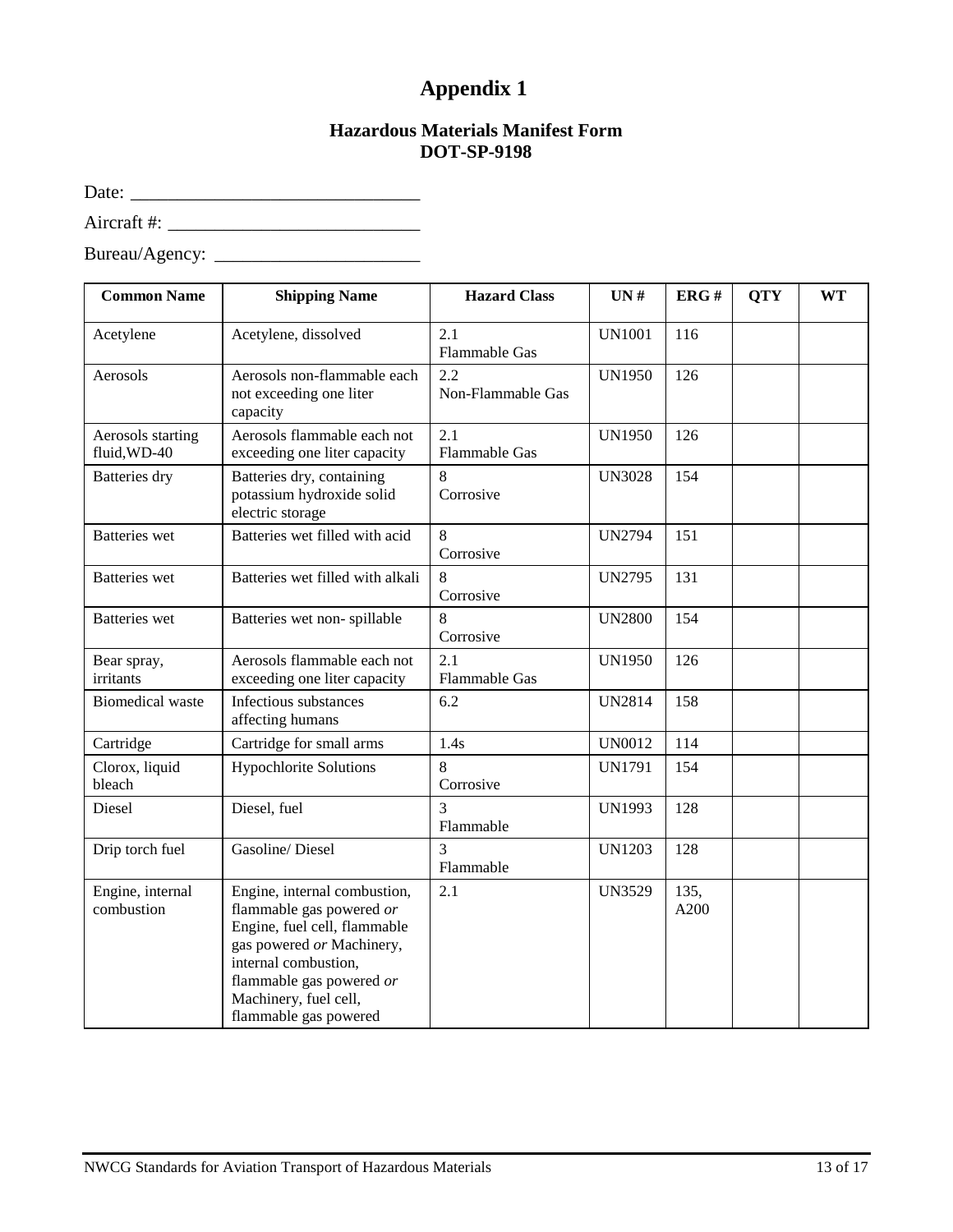#### **Hazardous Materials Manifest Form (cont.) DOT-SP-9198**

Date: \_\_\_\_\_\_\_\_\_\_\_\_\_\_\_\_\_\_\_\_\_\_\_\_\_\_\_\_\_\_\_

Aircraft #: \_\_\_\_\_\_\_\_\_\_\_\_\_\_\_\_\_\_\_\_\_\_\_\_\_\_\_

| <b>Common Name</b>                | <b>Shipping Name</b>                                                                                                                                                                                                                    | <b>Hazard Class</b>                   | UN#           | ERG#         | <b>QTY</b> | <b>WT</b> |
|-----------------------------------|-----------------------------------------------------------------------------------------------------------------------------------------------------------------------------------------------------------------------------------------|---------------------------------------|---------------|--------------|------------|-----------|
| Engine, internal<br>combustion    | Engine, internal combustion,<br>flammable liquid powered or<br>Engine, fuel cell, flammable<br>liquid powered or Machinery,<br>internal combustion, flammable<br>liquid powered or Machinery,<br>fuel cell, flammable liquid<br>powered | 3                                     | <b>UN3528</b> | 135,<br>A200 |            |           |
| Engine, internal<br>combustion    | Engine, internal combustion or<br>Machinery, internal combustion                                                                                                                                                                        | 9                                     | <b>UN3530</b> | 135,<br>A200 |            |           |
| Engines internal<br>combustion    | Engine internal combustion<br>flammable gas powered                                                                                                                                                                                     | 9<br>Misc.                            | <b>UN3166</b> | 128          |            |           |
| Fire extinguisher                 | Fire extinguisher                                                                                                                                                                                                                       | 2.2<br>Non-Flammable Gas              | <b>UN1044</b> | 126          |            |           |
| Fireline explosives<br><b>FLE</b> | Explosive blasting type E                                                                                                                                                                                                               | 1.1 <sub>D</sub><br><b>EXPLOSIVES</b> | UN0241        | 112          |            |           |
| Flare shell<br>Pistol flare       | Flammable solid, inorganic, nos<br>(Aluminum powder)                                                                                                                                                                                    | 4.1<br>Flammable Solid                | <b>UN3178</b> | 133          |            |           |
| Fuel white gas                    | Petroleum distillates, nos,<br>(Naphtha solvent)                                                                                                                                                                                        | Flammable                             | <b>UN1268</b> | 128          |            |           |
| Fuel, aviation<br>jet-A           | Fuel aviation, turbine engine                                                                                                                                                                                                           | Flammable                             | <b>UN1863</b> | 128          |            |           |
| Fusee                             | Fusee (rail or highway)                                                                                                                                                                                                                 | 4.1<br>Flammable Solid                | <b>UN1325</b> | 133          |            |           |
| Gasoline                          | Gasoline                                                                                                                                                                                                                                | Flammable                             | <b>UN1203</b> | 128          |            |           |
| Lithium battery                   | Lithium battery                                                                                                                                                                                                                         | Misc.                                 | <b>UN3090</b> | 138          |            |           |
| MAPP gas helitorch                | Methyl acetylene propadiene<br>propane mixtures stabilized                                                                                                                                                                              | 2.1<br><b>Flammable Gas</b>           | <b>UN1060</b> | 116P         |            |           |
| Nitrogen                          | Nitrogen, compressed                                                                                                                                                                                                                    | 2.2<br>Non-Flammable Gas              | <b>UN1066</b> | 121          |            |           |
| Nitrogen<br>refrigerated          | Nitrogen, refrigerated liquid,<br>cryogenic liquid                                                                                                                                                                                      | 2.2<br>Non-Flammable Gas              | <b>UN1977</b> | 120          |            |           |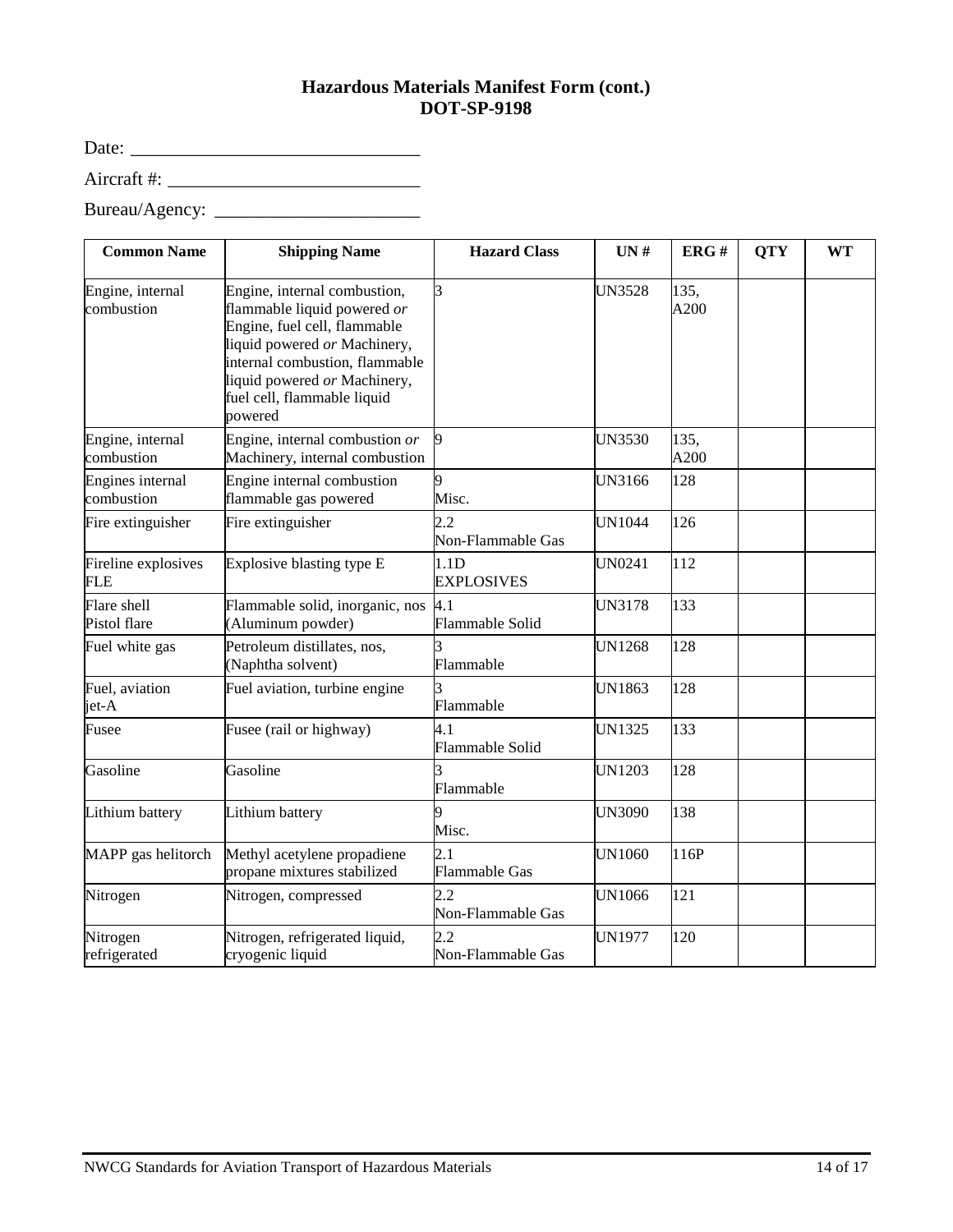#### **Hazardous Materials Manifest Form (cont.) DOT-SP-9198**

Date: \_\_\_\_\_\_\_\_\_\_\_\_\_\_\_\_\_\_\_\_\_\_\_\_\_\_\_\_\_\_\_

Aircraft #: \_\_\_\_\_\_\_\_\_\_\_\_\_\_\_\_\_\_\_\_\_\_\_\_\_\_\_

| <b>Common Name</b>  | <b>Shipping Name</b>                                                                                                                        | <b>Hazard Class</b>         | UN#           | ERG# | <b>QTY</b> | <b>WT</b> |
|---------------------|---------------------------------------------------------------------------------------------------------------------------------------------|-----------------------------|---------------|------|------------|-----------|
| Oxygen              | Oxygen, compressed                                                                                                                          | 2.2<br>Non-Flammable Gas    | UN1072        | 122  |            |           |
| Paint               | Paint including lacquer,<br>enamel, stain, shellac,<br>solutions, varnish, polish, liquid<br>filler, and lacquer base, wood<br>preservative | Flammable                   | <b>UN1263</b> | 128  |            |           |
| Petro-gel helitorch | Gelling agent-helitorch                                                                                                                     | Flammable                   | UN1230        | 131  |            |           |
| Petroleum oil       | Petroleum oil                                                                                                                               | Flammable                   | <b>UN1270</b> | 128  |            |           |
| Plastic spheres     | Potassium permanganate                                                                                                                      | 5.1<br>Oxidizer             | <b>UN1490</b> | 140  |            |           |
| Propane             | Petroleum gases, liquefied                                                                                                                  | 2.1<br><b>Flammable Gas</b> | <b>UN1075</b> | 115  |            |           |
| <b>Total Weight</b> |                                                                                                                                             |                             |               |      |            |           |
| Shipper's Signature |                                                                                                                                             | Location                    |               |      |            |           |
| Pilot's Signature   |                                                                                                                                             |                             |               |      |            |           |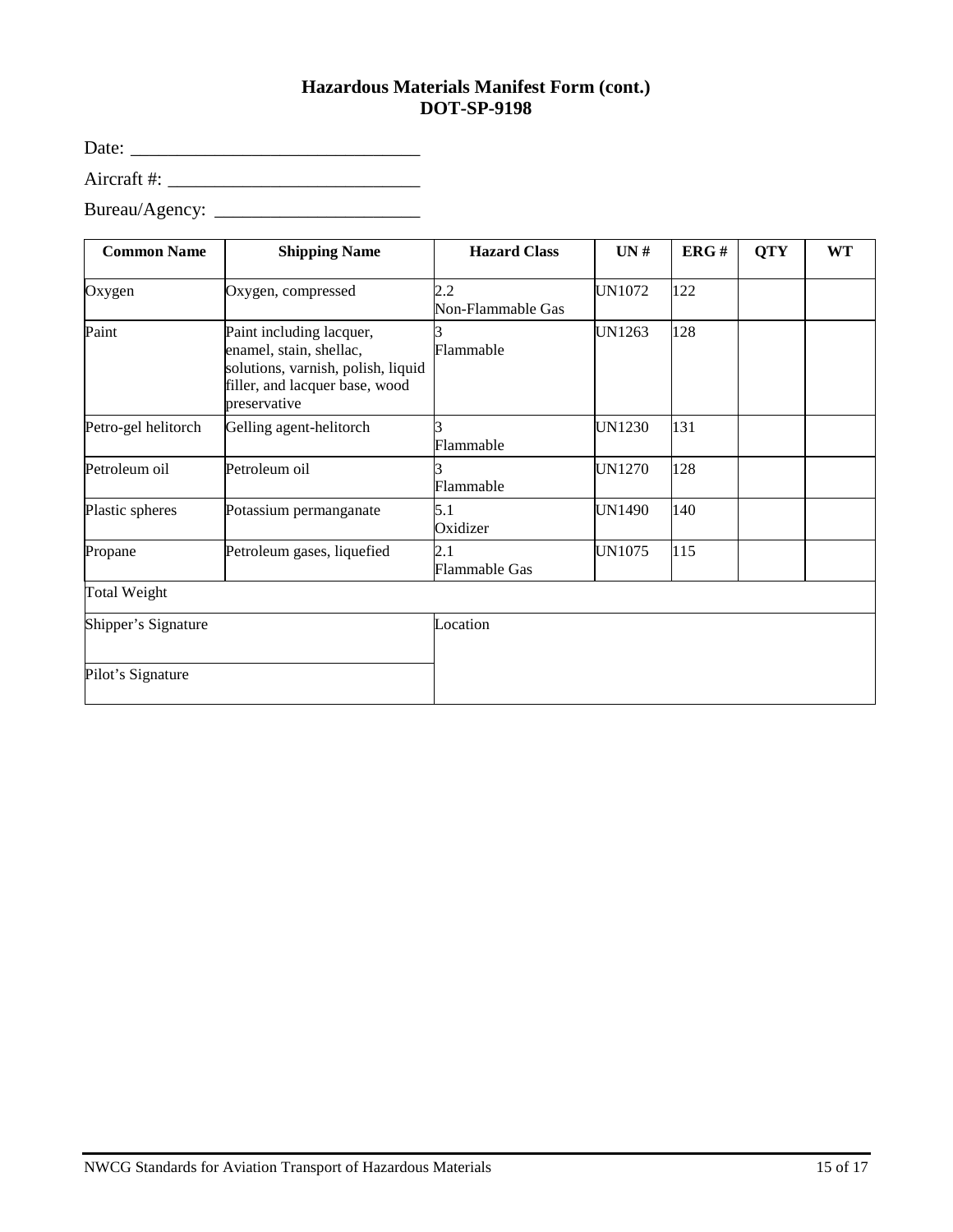### **Appendix 2**

#### **Blank Hazardous Materials Manifest Form DOT-SP-9198**

Date: \_\_\_\_\_\_\_\_\_\_\_\_\_\_\_\_\_\_\_\_\_\_\_\_\_\_\_\_\_\_\_

Aircraft #: \_\_\_\_\_\_\_\_\_\_\_\_\_\_\_\_\_\_\_\_\_\_\_\_\_\_\_

| <b>Common Name</b>  | <b>Shipping Name</b> | Hazard<br><b>Class</b> | UN# | ERG# | <b>QTY</b> | $\mathbf{W}\mathbf{T}$ |
|---------------------|----------------------|------------------------|-----|------|------------|------------------------|
|                     |                      |                        |     |      |            |                        |
|                     |                      |                        |     |      |            |                        |
|                     |                      |                        |     |      |            |                        |
|                     |                      |                        |     |      |            |                        |
|                     |                      |                        |     |      |            |                        |
|                     |                      |                        |     |      |            |                        |
|                     |                      |                        |     |      |            |                        |
|                     |                      |                        |     |      |            |                        |
|                     |                      |                        |     |      |            |                        |
|                     |                      |                        |     |      |            |                        |
|                     |                      |                        |     |      |            |                        |
| Total Weight        |                      |                        |     |      |            |                        |
| Shipper's Signature |                      | Location               |     |      |            |                        |
| Pilot's Signature   |                      |                        |     |      |            |                        |